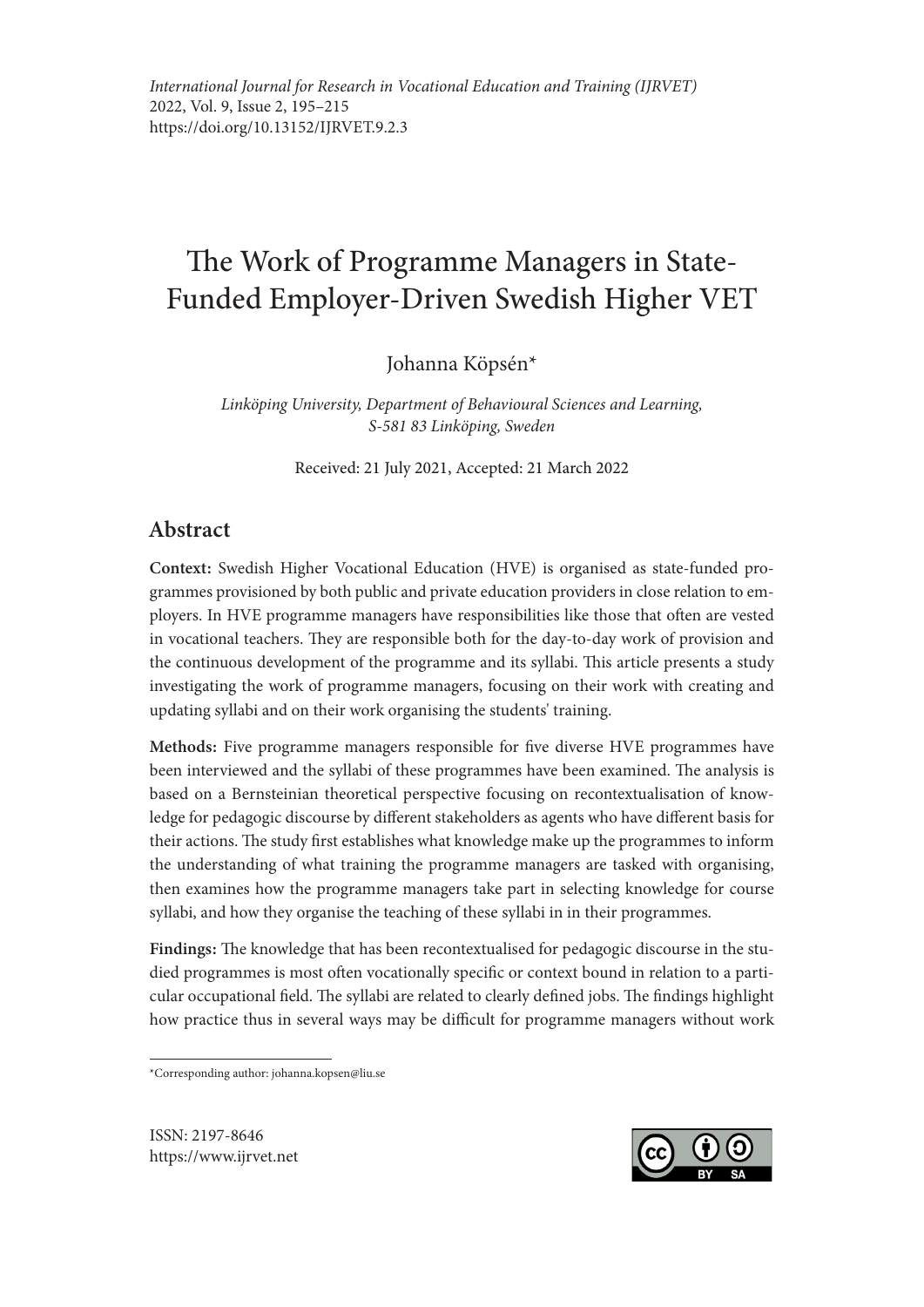experience in the relevant occupational field or knowledge in relation to it. Not only in the work of forming and updating curricula, but also as they must be able to navigate the relevant sector of business and industry to engage appropriate employers for collaborations and to hire teaching staff.

Conclusion: The findings presented in this article show that local autonomy allows for major differences regarding knowledge in syllabi and the organisation of learning between programmes within the same nationally organised VET system. This is salient even with a small number of programmes having been studied. This strongly support the importance of examining what happens in autonomous local contexts of VET provision and asking who has influence over publicly funded education in this sort of contexts, and on what these stakeholders base their actions.

Keywords: VET, Vocational Education and Training, Continuing Vocational Education and Training, Planning of Education and Training, Vocational Teachers, Education Industry Relationship

# 1 Introduction

The prevailing trend in contemporary VET policy and VET system reformation is strong market orientation and governments shaping systems with significant roles for employers (Avis, 2012). Also, there are more vocational pathways in higher education; two-year shortcycle higher education provisioned by universities, applied baccalaureates at community colleges, higher level and degree apprenticeships, or hybrid programmes combining vocational and academic education (e.g., Bathmaker, 2017; Bathmaker et al., 2018). International comparative analyses show that the trend is the same in higher VET as in VET in general (Bathmaker et al., 2018).

One extreme example of market orientation in higher VET is the Swedish system known as Higher Vocational Education (HVE) (Köpsén, 2020a, 2020b). HVE was implemented in 2009 and is organised as state-funded programmes provisioned by both public and private education providers in close relation to employers. In collaboration these actors conceptualise programmes and create local course syllabi. There is also no national regulation for qualifications of personnel in HVE. Common curricula and formal requirements of qualifications for teachers can offer insights into how training is realised in different educational systems. However, what make up syllabi and who works in the programmes are factors unknown in HVE, as it is not nationally regulated, and the previous research is very limited. Thus, we know little of the practices in provision of these state-funded employer-driven programmes.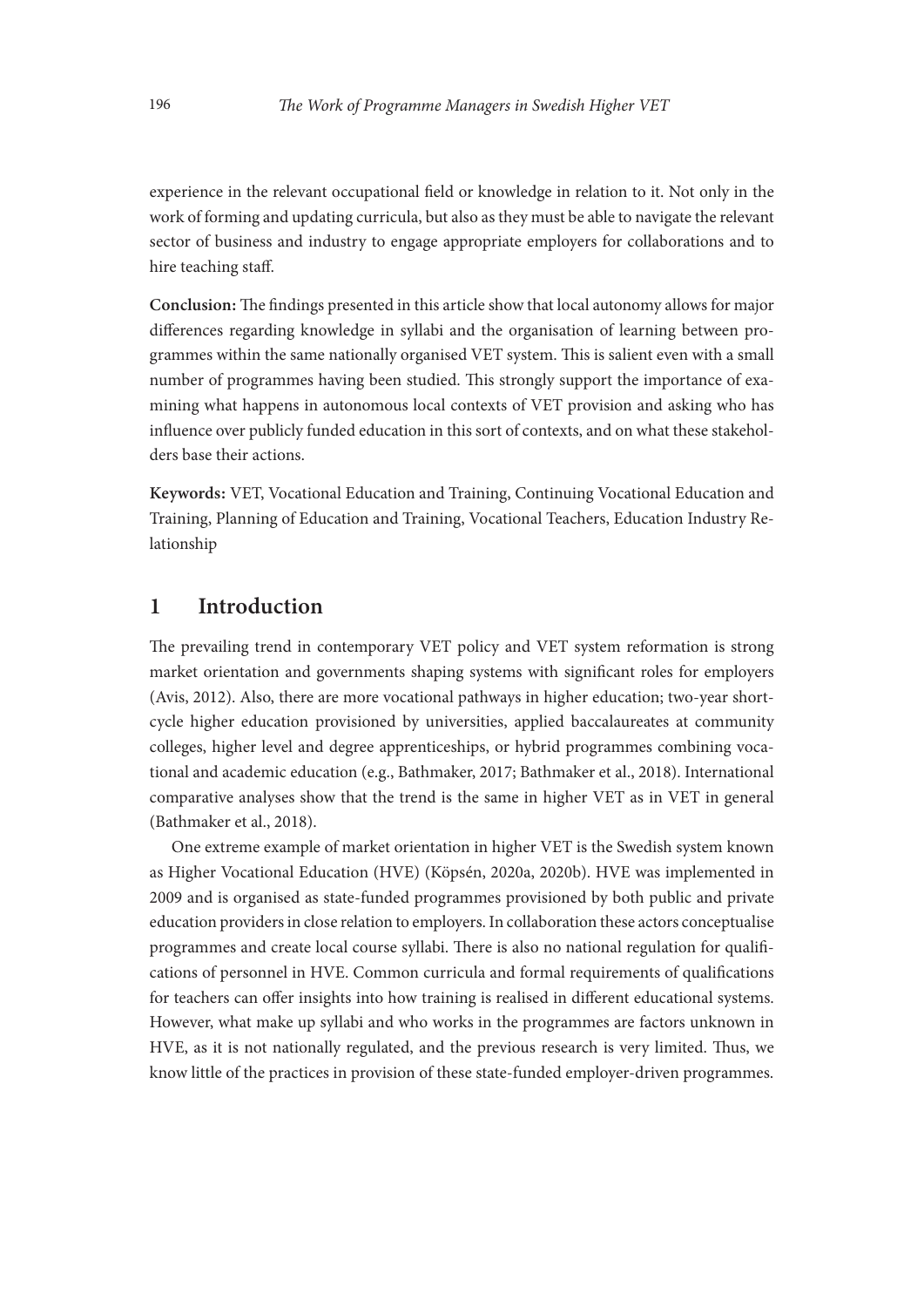However, in every HVE programme, one person according to national regulations (SFS 2009:130) has responsibilities like those that often are vested in vocational teachers. This person is responsible for the day-to-day work of programme provision with tasks such as planning and organising teaching, interacting with and supporting students, and collaborating with employers. They are also responsible for the continuous development of the programme and its syllabi. Thus, they are key figures in HVE. These persons are usually called programme manager. Their duties, and whether their positions as programme managers are full-time or part-time, however differ depending on the education provider they work for. There is also no regulation on the qualifications required of a programme manager, neither pedagogical nor vocational, leaving it up to the different education providers to judge what they deem as important competencies to carry these responsibilities.

This study investigates the work of programme managers, focusing on their work with creating and updating syllabi, and organising the students' training. In the study, programme managers have been interviewed and course syllabi of their programmes have been analysed. Three distinct research questions are posed; (1) What knowledge make up course syllabi for the HVE programmes? (2) How do the programme managers take part in selecting knowledge for course syllabi? and (3) How do the programme managers organise the realisation of course syllabi in their programmes?

The first question is posed as its answer guides the understanding of what the training in the studied programmes entail. To establish this is of significance because what make up VET syllabi is of importance to what the assignments of VET educators are. Whether the training in a VET programme is more general and aimed at a field of work or if its syllabi is specific for a certain and clearly defined job, or whether a programme is introductory or aim to give the students a complete training making them independently proficient in their trade, make for different tasks for the involved teachers and trainers (Grollmann, 2008). Policy have defined what knowledge is desirable in the Swedish system for higher VET – knowledge generated in the production of goods and services that is selected for syllabi by employers (Köpsén, 2020a) – but policy has also given the local contexts of programme provision great autonomy with much of the power allocated to the involved employers (Köpsén, 2020b). Thus, we do not know what knowledge make up the local syllabi of HVE programmes since there are no previous studies of this, and thus also not what training the programme managers in HVE are tasked with organising. Knowing this is central for the analysis of and discussion on their work and their roles in relation to other stakeholders. Hence the first research question of this study aims to establish an understanding of the knowledge in syllabi for the studied programmes.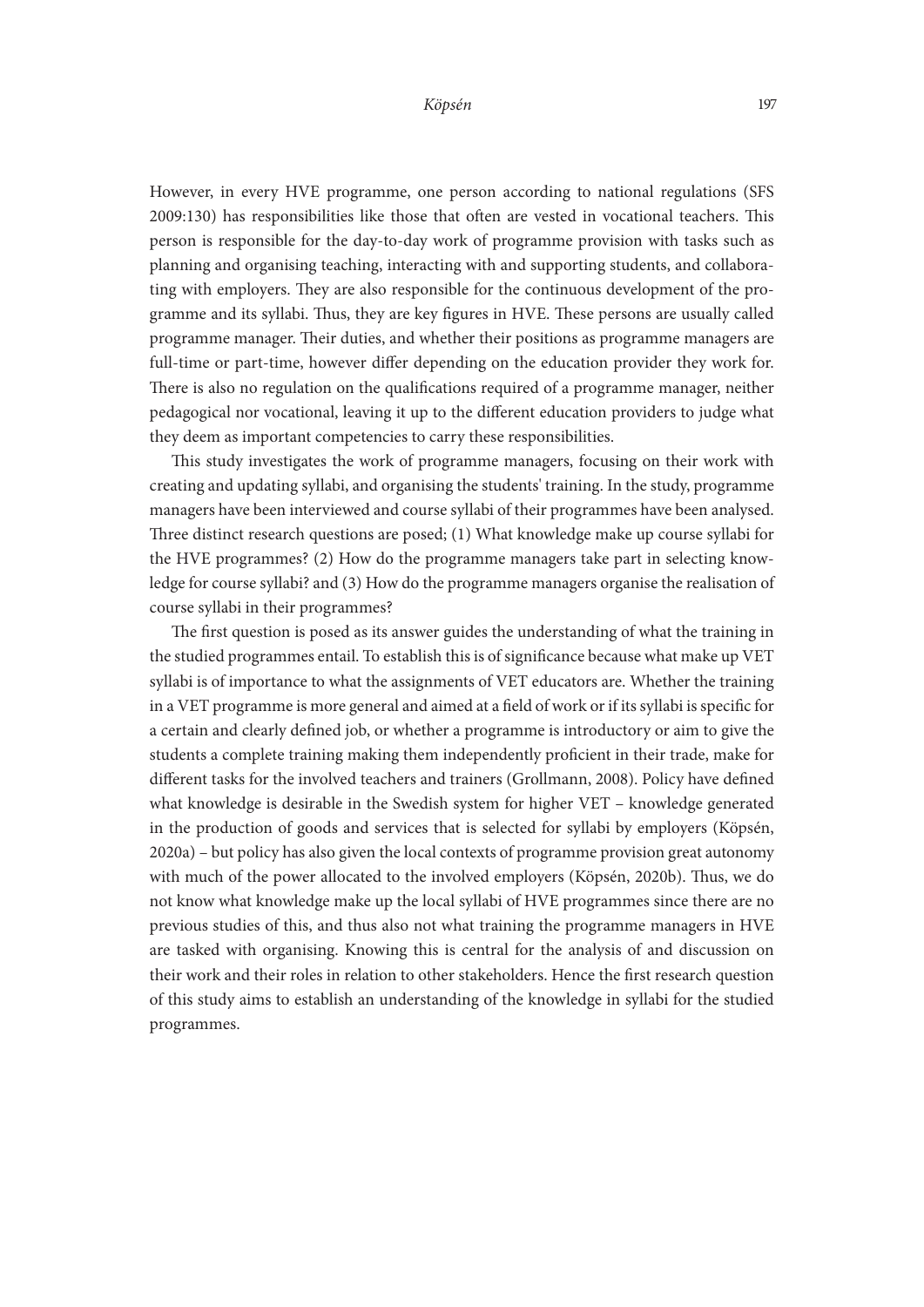# 2 Swedish Higher Vocational Education

HVE is strongly influenced by ideas of market relevance and employer influence (Köpsén, 2020a, 2020b). It is separate from academic and professional higher education and the creation of programmes are to be initiated locally by employers to meet their needs. Both public and private organisations provide HVE programmes, and they compete for the public funding. The limited number of programmes that receive funding are those where the provider demonstrates the highest level of hiring needs pledged by employers and the highest level of co-founding by locally involved businesses and industry (Köpsén, 2020b). Education providers are only granted funding for and permission to enrol the number of students that the pledged hiring needs indicate are necessary. This leads to a fast turnover in the programmes that are offered and short-term conditions for education providers to arrange provision of their programmes. The programmes vary in length from one semester to three years. They may be offered full-time or part-time, in a school or as distance learning and may include work-based learning in placements. Employers offer placements and supervisors for workbased learning and contribute through financial donations or by reducing the consulting fees charged by representatives of working life who take part in the programme as educators. The programmes offered in HVE are at levels 5 and 6 in the European Qualifications Framework. Programmes at level 6 must be at least two years and include at least 25% work-based learning. Around 70% of students finish their education and receive diplomas. A year after, over 90% of the graduating students are employed, circa 50% with an organisation where they undertook work-based learning as part of their programme.

A management board directs every HVE programme, and the education providers run their programmes according to instructions from the board. By regulation, employer representatives must constitute the majority on these boards (SFS 2009:130) and the National Agency for Higher Vocational Education advocates that the chair of the board is an employer representative (National Agency for Higher Vocational Education, 2011). Other members of the board are the programme manager, student representatives, a representative from the public school system and, where the programme provides an advanced diploma, a representative from a university.

The unique course syllabi defining the content and learning outcomes of each programme are initially conceptualised and outlined by locally involved employers and each education provider, and, if funding is granted, they are completed and established by the management board. The established syllabi are only submitted to the responsible national agency in the event of an audit, and they may be altered during the provision of a programme if the management board wish, and the student representatives approve.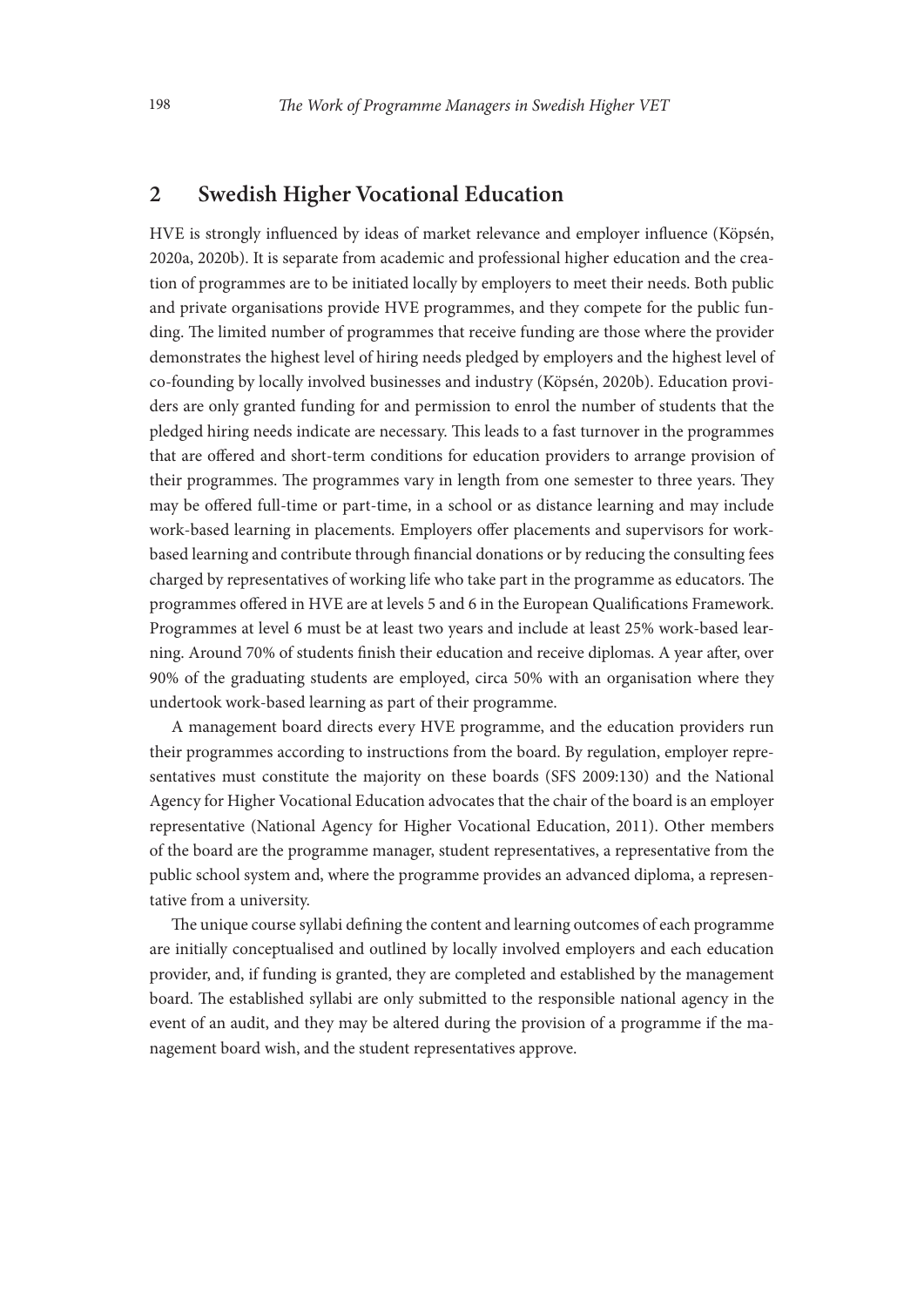# 3 Vocational Teachers and Vocational Knowledge

In HVE, the programme managers are the only personnel defined in legislation. The way regulation defines their role, they carry responsibilities like those of many vocational teachers in organising the day-to-day work in programme provision, collaborating with employers regarding for instance work-based learning but also by having responsibility for the continuous development of the programme and keeping its syllabi up to date and relevant to employers.

Vocational teacher training and requirements of vocational teachers are internationally divergent and differ between national systems (e.g., Misra, 2011; Papier, 2010). The differences may depend on the educational context or level, and they may be aligned with the type of responsibilities placed on the teachers (Grollmann, 2008; Tapani & Salonen, 2019; Wheelahan & Moodie, 2012). But also, discursive ideas of the teacher role play into how requirements are defined and regulated. The prevailing discourse on the role of vocational teachers in different contexts may have a determining influence (Isopahkala-Bouret, 2010). For instance, if it is believed that useful vocational learning can only happen in an authentic workplace, the role of teachers in school is different than if it is thought that vocational learning is also possible in an educational setting. And in the cases where integration of (theoretical) subjects into authentic practical work is a way of ensuring curriculum relevance (Hiim, 2017) didactical teaching competencies that focus on job-related education also in school-based training become important (Sylte, 2020). Not all VET is based on the same idea of what vocational knowledge is or of what is important to include in VET curricula. Systems may focus on practical skills of specific occupations or support a more holistic, knowledgebased idea of what vocational knowledge is (Brockmann et al., 2008).

However, there is broad consensus that what is specific about VET and thus the work of vocational teachers, in contrast to general or academic subjects and their teachers, is the relationship with work (e.g., Andersson et al., 2018; Fejes & Köpsén, 2014; Isopahkala-Bouret, 2010; Wheelahan & Moodie, 2012). This significant aspect of VET suggests that vocational teachers need up-to-date knowledge of practices in the field and that teachers and others involved in VET provision need networks with employers to facilitate training with high relevance to work. In a context where teachers had autonomy to create and realise workrelated programmes, the teachers' selection of knowledge, and choices of teaching practices were found to vary relative to their own experience in the occupational field (Farnsworth & Higham, 2012). The selection of knowledge and organisation of training were aligned closely with work by those teachers who had previous experience. This was explained as them having accountability to a vocational community of practice to which they belonged. Research on vocational teachers in the Swedish context, in initial VET, describes their work as practices of boundary-work and the fostering of sociocultural identities for entry into vocational communities of practice (Andersson et al., 2018; Berner, 2010; Fejes & Köpsén, 2014; Köpsén, 2014). This is expressed as teachers translating the demands of occupations into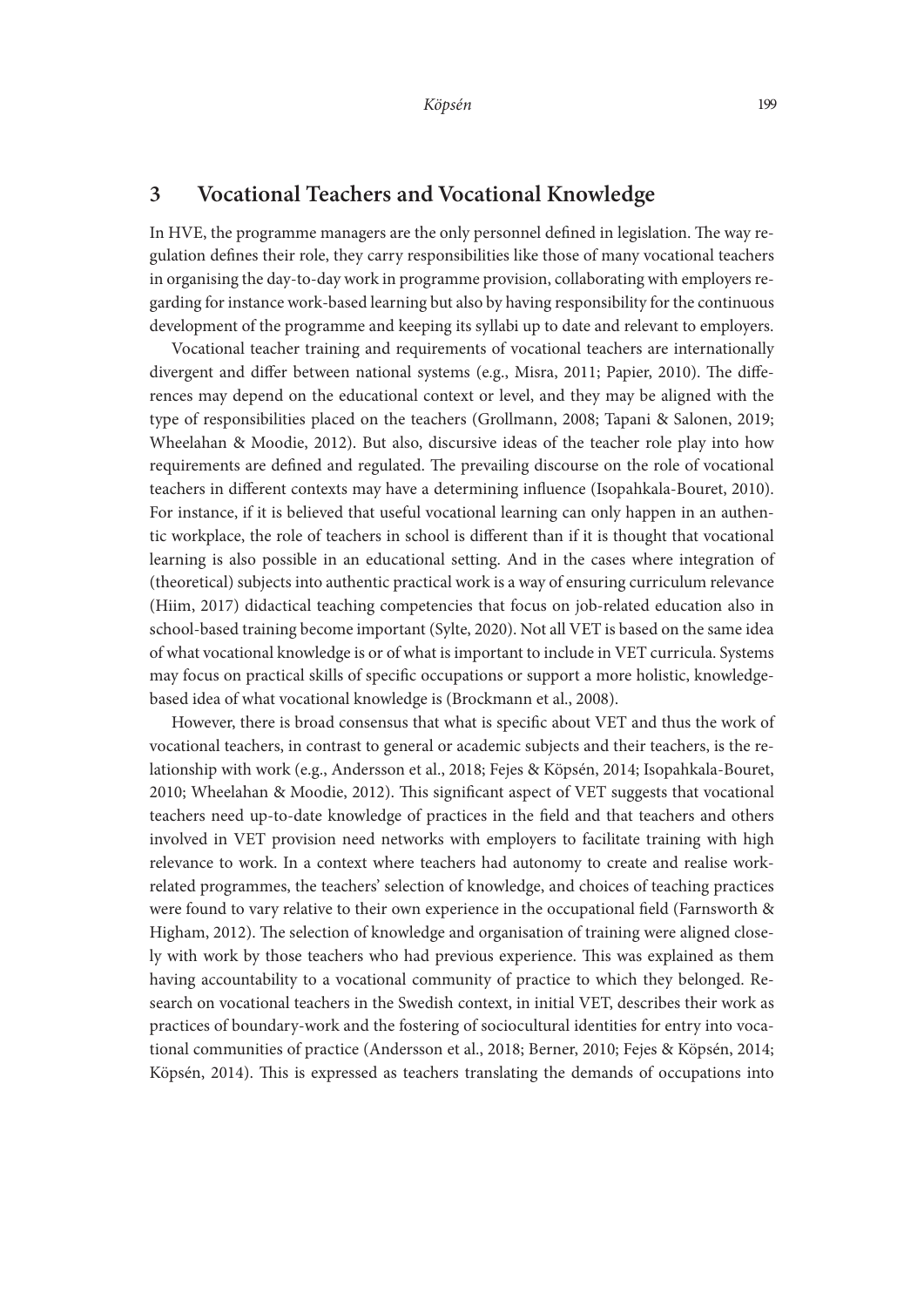the training and aligning school and work practices by situating the school-based training within an imagined workplace and its social context (Berner, 2010), and as teachers conveying norms and traditions from a community of practice to students by figuratively bringing the world of work into school by telling stories and providing examples (Köpsén, 2014). The teachers' positions in relation to the field of work and their possibilities to exert agency have been put forward as significant specifically for work with curricular formation (Farnsworth & Higham, 2012; Priestley et al., 2012). It has also been argued that vocational teachers with responsibilities for curricular adaptation and development, like the responsibilities of HVE programme managers, need more holistic teacher training if they are to be well-equipped stakeholders in such processes (Grollmann, 2008; Wheelahan & Moodie, 2012).

Regarding HVE there is little research and the programme managers have not been its object. However, from a longitudinal study focusing on a group of Swedish higher VET students training for, and entering, emerging occupations in digital work it is possible to acquire a picture of how learning is organised in the programme that the students attend (Ye, 2018). Here, the school has made "efforts to move away from teacher-centric, test-based education" (p. 82) and the programme is realised in the form of real-life projects and the school organises "interactive sessions and workshops" (p. 82).

## 4 Theoretical and Analytical Concepts

The *what* and *how* of education are in the Bernsteinian theoretical framework defined as pedagogic discourses (Bernstein, 1990, 2000). The baseline of this study is that Swedish HVE is considered as a pedagogic device in which knowledge is recontextualised by agents into pedagogic discourse. The usefulness of this theoretical conceptualisation of education have been argued for both in general (e.g., Singh, 2002; Singh et al., 2013) and specifically related to VET (Wheelahan, 2005, 2015). Pedagogic discourses are defined by recontextualising agents in what are known as recontextualising fields of a pedagogic device (Bernstein, 1990, 2000). There are two types of fields where this occurs, i.e., where knowledge for curricula is selected by stakeholders. One is the official recontextualising field, which is regulated by the state through legislation and policy. But there are also pedagogic recontextualising fields, which are found in proximity to the provision of education. In the local pedagogic recontextualising fields of HVE programmes, the members of the management boards, including the programme managers, may be understood as recontextualising agents (Köpsén, 2020a). Recontextualising agents act based on their social positions, power, interests, traditions and history as well as on the basis of their knowledge (Bernstein, 2000). Considering programme managers as agents, this concept thus enables the analysis of programme managers basis for actions in recontextualisation and their position in relation to other stakeholders acting as agents in the pedagogic recontextualising fields of HVE. Rules of the pedagogic device, which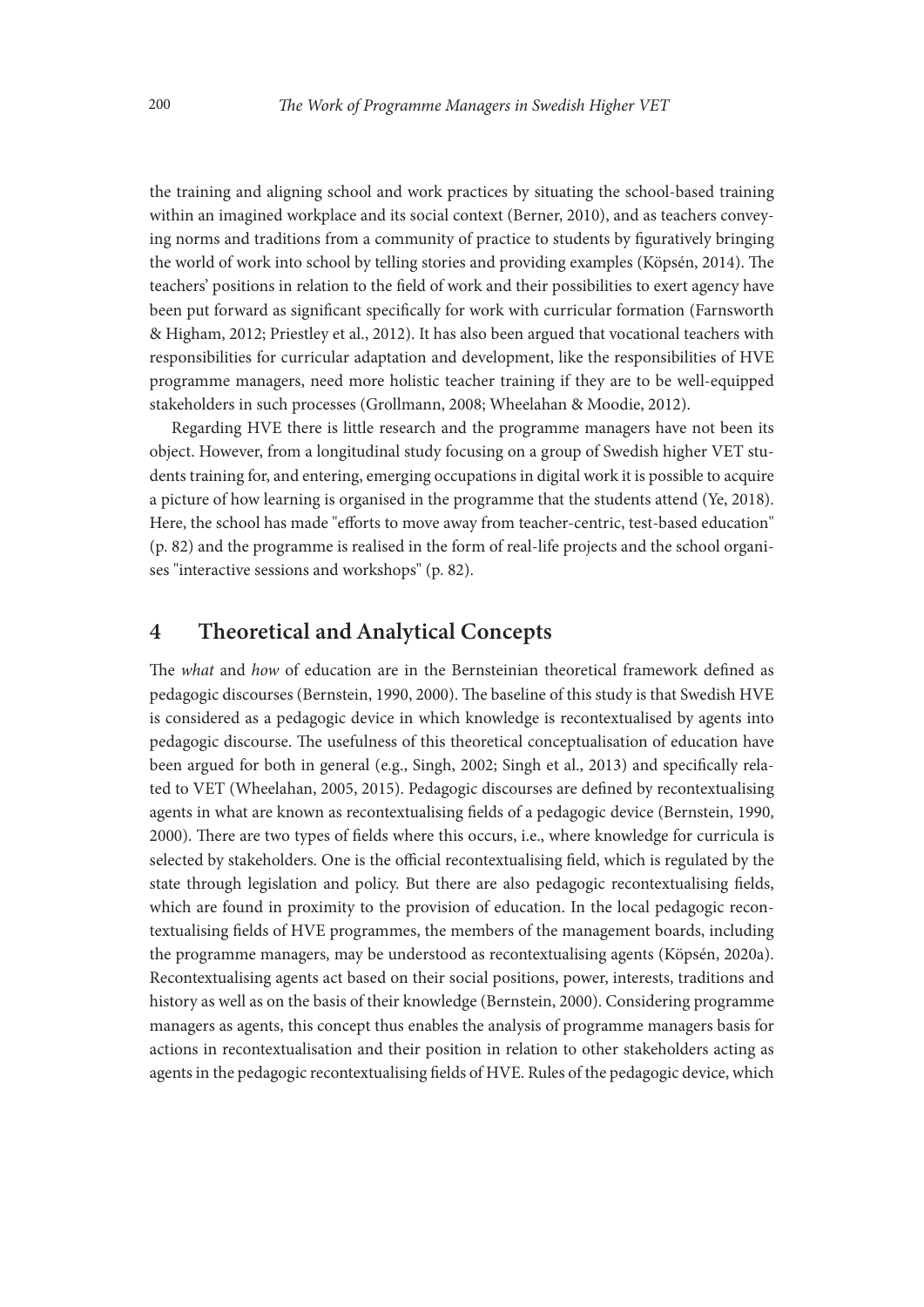are ideological and reflect social order, regulate the processes of recontextualisation and the relationships of power and control in and between recontextualising fields, for instance the autonomy of pedagogic recontextualising fields but also the struggles over knowledge selection between agents in these fields. This theoretical framework, viewing HVE as a pedagogic device, enables the programme managers work focused on in this study to be understood as a specific part of a bigger picture. The model of the device positions the local dimension of work in programme provision in an analytical relation to the greater struggles of power in the official recontextualising fields in national policy.

To investigate the first research question of this study, i.e., what knowledge is selected for pedagogic discourse in pedagogic recontextualising fields of the investigated HVE programmes, the conceptualisation of knowledge realised as either horizontal or vertical discourse was used (Bernstein, 2000). These concepts enable interpretations of the knowledge in VET curricula as shown in previous studies of both initial and higher VET (e.g., Gamble, 2014, 2016; Nylund & Rosvall, 2016). Knowledge realised in horizontal discourse is segmented and context bound. It can be described as contextually specific sets of strategies or as a segmented repertoire of competences for different contexts and their practices. Vertical discourse, however, is characterised by its systemic organisation of coherent structures of symbolic meaning or by its specialised languages. It is the discourse of science and disciplines in which knowledge is organised as meanings that are hierarchically linked to one another. The meanings are neither segmented nor context-dependent, and this indirect relationship between meaning and the material base creates a (discursive) gap. This gap is what enables alternative relationships between the immaterial and the material, and it enables the potential of the unthinkable or the "yet to be thought" (Bernstein, 2000, p. 30). In contrast, the meanings of context-bound horizontal discourse are directly related to the material base and "have no reference outside that context" (Bernstein, 2000, p. 30).

A Bernsteinian analysis of the curriculum for Swedish initial VET shows that it is made up by knowledge that is segmented and strongly context bound with a focus on practical skills (Nylund & Rosvall, 2016). In the case of Australian VET, Wheelahan (2007, 2009) found the mandated model of curriculum – competency-based training – to result in "an impoverished education that disenfranchises students from access to the knowledge they need to participate in 'society's conversation' and in debates within their occupational field of practice" (2009, p. 227). In the South African case of TVET, Gamble (2014, 2016) use the framework to question "pedagogic presuppositions that directionality from sensory experience to abstraction posits the everyday life of the student as the foundation for the acquisition of complex, systematic knowledge" (2014, p. 56).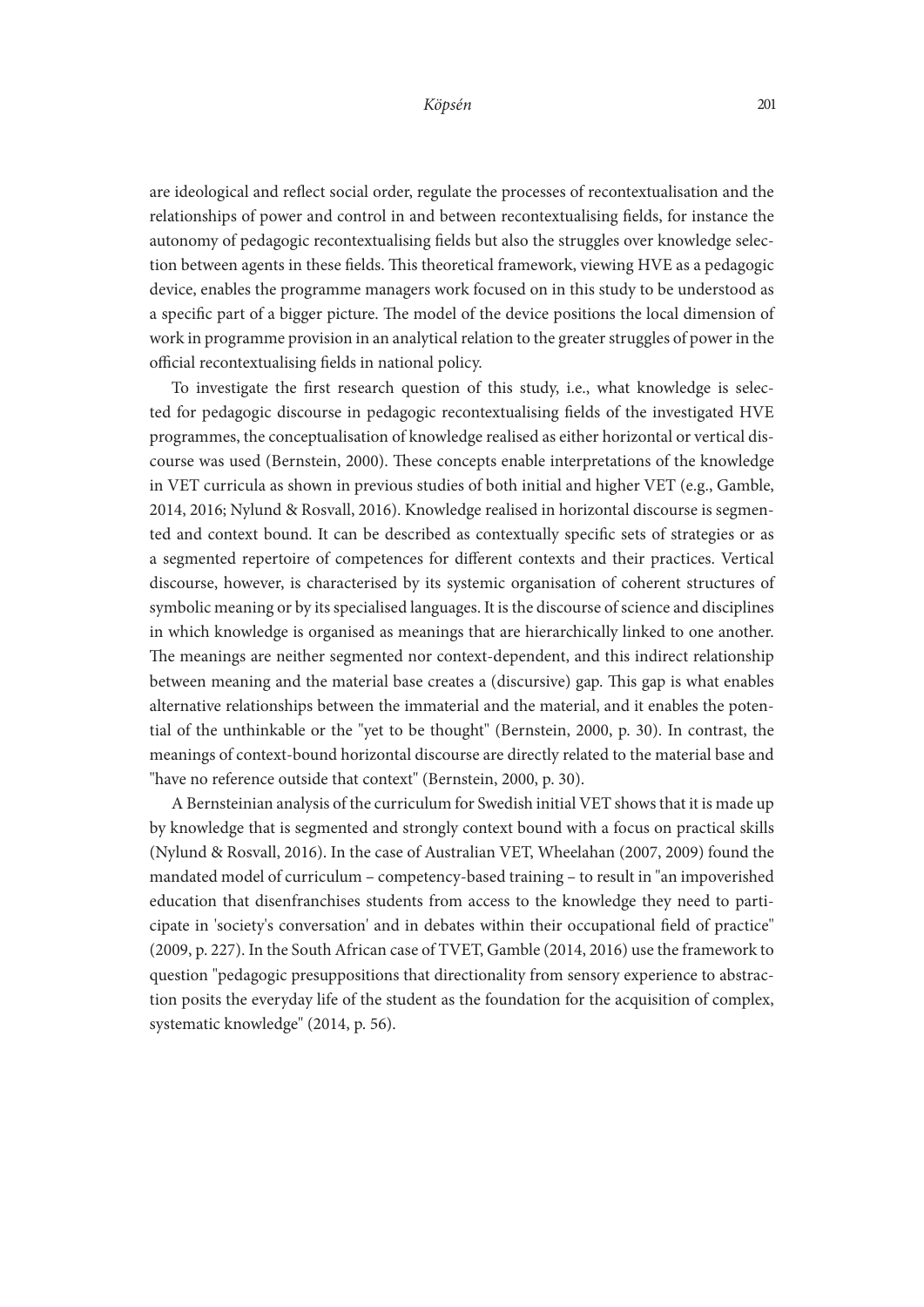# 5 Method

In this study, five programme managers each responsible for one HVE programme were interviewed and course syllabi documents from these five programmes were examined. The data was analysed in a theoretical thematic analysis guided by the concepts presented in the previous section.

## 5.1 Data Selection

In total, 70 course syllabi have been studied. The syllabi cover both school-based and workbased learning and are established by the respective management board for each of the five programmes. The documents are all one or two pages each and formatted into sections of lists stating the main course content, learning outcomes, and grading criteria. The programme managers were interviewed in qualitative semi-structured interviews based on a thematically organised interview guide (Brinkmann & Kvale, 2014). The interviews varied in length from 40 to 75 minutes. They were audio-recorded and pertinent parts transcribed. As mentioned, programme managers have significant positions in the practice of HVE programmes and can make meaningful contributions as they run the day-to-day work of the programme. All interviewees have been given written information and have been informed verbally of the purpose of the interview and of the voluntariness of their participation. All have given written consent.

The selection of programmes was done purposively to find programmes that could provide broad input through breadth in the range of studied contexts. In line with a multisite qualitative research approach these five programmes vary in key characteristics, described below. These characteristics are relevant to the theoretical framework but are also significant attributes of educational contexts in a broader sense. The selection of breadth in the range of studied contexts and the theoretical relevance of selection criteria aimed to enable both analytical extrapolation and recognition of patterns for readers, scientists as well as practitioners within (higher) VET provision (Firestone, 1993; Larsson, 2009).

One characteristic of theoretical relevance that was used to create diversity is field of study. Fields of study have different traditions and norms regarding e.g., how education is carried out, how its goals are formulated and what type of knowledge outcomes make up the curricula (Bernstein, 1990, 2000; Young, 2006). The programmes are classified as health and social work, as finance, administration, and sales, and as construction – fields with different traditions for knowledge transfer/education. Another characteristic which was considered is type of education provider. What type of organisation provide a programme impacts what agents are involved and on what bases they act in the pedagogic recontextualising fields. A public provider situated within a politically governed municipal organisation has considerations to make that are different than those of for instance a for-profit corporation where there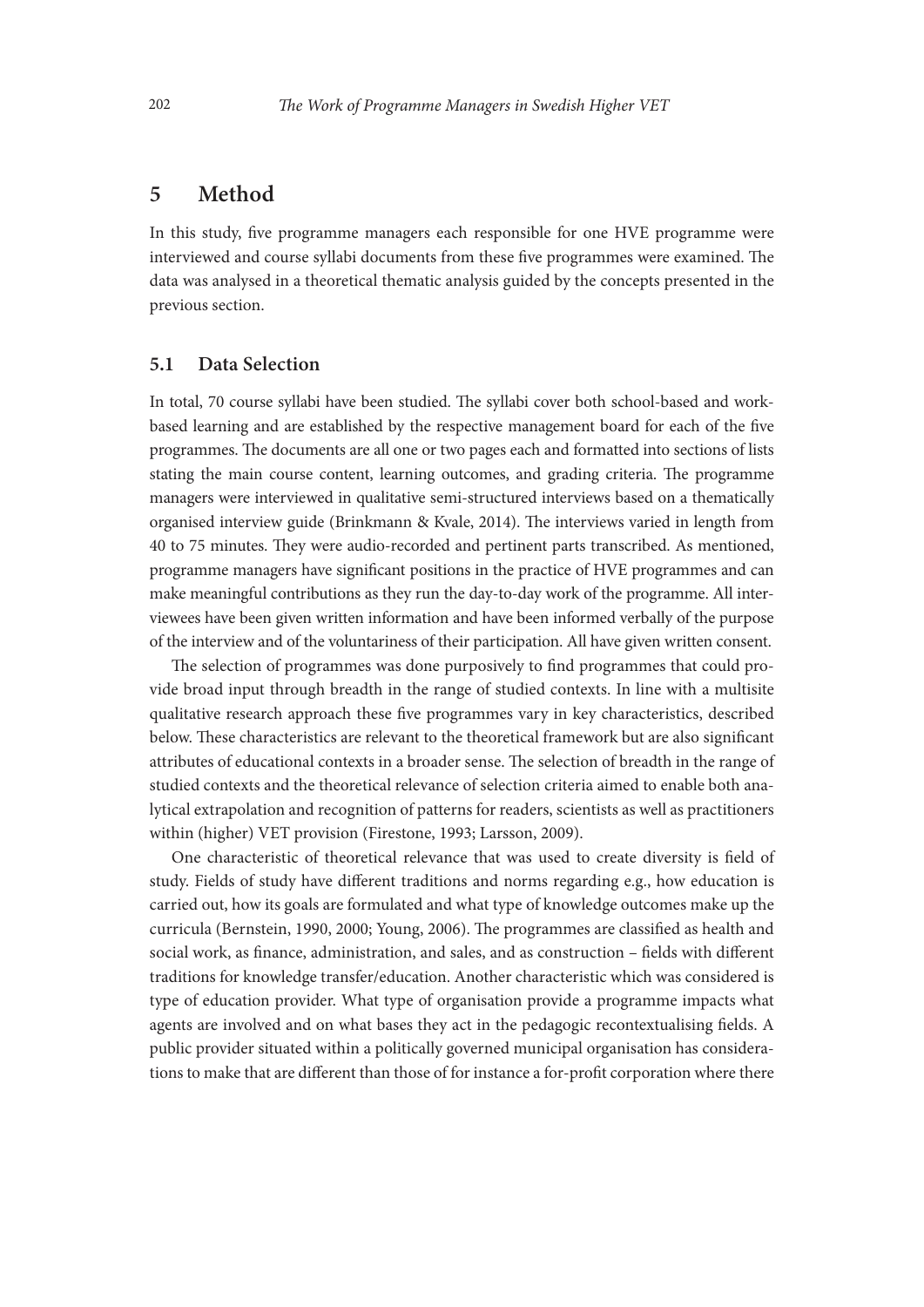are other interests at play. The five investigated programmes are provisioned by three different types of education provider. The providers may be classified either as a private education corporation, a public adult education provider, or an organisation situated within Sweden's relatively extensive system of non-formal adult education. Yet another criterion was geographical. The programmes are in different regions of Sweden, and they are found in what can be described as different types of labour market contexts dependent on the size and location of the town/city they are in. The different labour market context situates the pedagogic recontextualising fields of the programmes in relation to different types of surrounding contexts. For instance, in a rural municipality it would not be surprising if the actors involved in a programme know each other well or have cooperation outside of the programme influencing their relations in the pedagogic recontextualising field. And in a larger city the supply of employers with whom a provider may cooperate is perhaps greater which also influence the power relations between actors. Two of the programmes in this study are aimed at the same occupation but provisioned by different types of education provider and are in different parts of Sweden.

In this article the programmes are labelled A-E. They are presented in the table below. Due to all programmes in HVE being unique, giving more details such as their names, the occupations they train for or the number of students, would disclose what programmes and programme managers are included in the study.

|   | Field of Study                           | Length of Pro-<br>gramme | Diploma Offe-<br>red to Graduates | Work-based<br>Learning  | <b>Type of Provider</b>                       | <b>Labour Market</b><br>Context                              |
|---|------------------------------------------|--------------------------|-----------------------------------|-------------------------|-----------------------------------------------|--------------------------------------------------------------|
| A | Civil engineering<br>and construction    | 400 credits<br>2 years   | Advanced<br>diploma               | 100 credits<br>20 weeks | Public adult<br>education<br>provider         | Medium-sized<br>town<br>- at least 50 000<br>inhabitants     |
| B | Finance,<br>administration.<br>and sales | 400 credits<br>2 years   | Advanced<br>diploma               | 100 credits<br>20 weeks | Public adult<br>education<br>provider         | Medium-sized<br>town<br>- at least 50 000<br>inhabitants     |
| C | Finance,<br>administration.<br>and sales | 400 credits<br>2 years   | Diploma                           | 120 credits<br>24 weeks | Private education<br>corporation              | Large city<br>- at least 200 000<br>inhabitants              |
| D | Healthcare and<br>social work            | 400 credits<br>2 years   | Advanced<br>diploma/<br>Diploma*  | 115 credits<br>23 weeks | Public adult<br>education<br>provider         | Medium-sized<br>town<br>- at least 50 000<br>inhabitants     |
| E | Healthcare and<br>social work            | 400 credits<br>2 years   | Advanced<br>diploma               | 120 credits<br>24 weeks | Non-formal<br>adult education<br>organisation | Rural munici-<br>pality<br>- less than 15 000<br>inhabitants |

#### *Table 1: The Programmes*

\*Curriculum for one of two enrolled cohorts gives the students an Advanced Diploma whilst curriculum for the other cohort gives the students the lower-level degree, a Diploma in Higher Vocational Education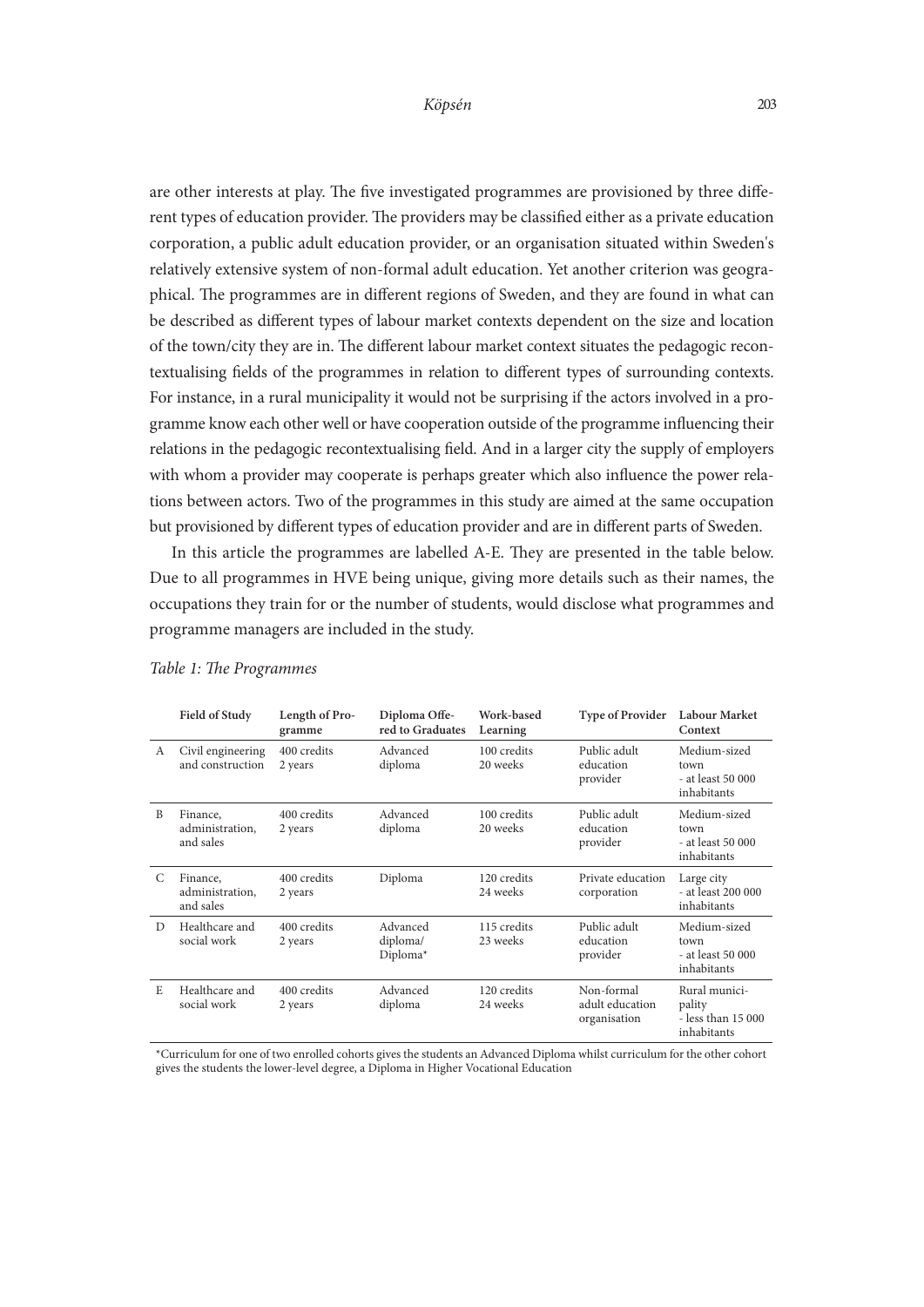#### 5.2 Data Analysis

Transcripts of the interviews with the programme managers and the course syllabi documents of their five HVE programmes were analysed in a theoretical thematic analysis (Braun & Clarke, 2006) guided by the concepts of the applied theoretical framework.

In a first analysis, analysis A, aiming to answer the first research question about what knowledge make up the programmes, initial coding (Braun & Clarke, 2006) of course syllabi and articulations in the interviews regarding knowledge were categorised according to the types of outcome to which the knowledge was linked. This resulted in codes called; have knowledge about, have theoretical understanding of, and be able to. While keeping the tags of their initial codes, the excerpts were then also even more explicitly thematically coded in relation to the conceptualisation of knowledge realised as either horizontal or vertical discourse. This resulted in four themes that were given the names; knowledge as abilities to 'do' and 'act', vocationally-specific factual knowledge, disciplinary and academic knowledge, and reflection and analytical thinking.

In a second analysis, analysis B, aiming to answer the two latter research questions the transcripts of the interviews were also coded to categorise the programme managers' relationships to the knowledge in their programmes. These codes where called; I can stand for them and ways of compensating. Themes were then created to recognise these codes theoretically as programme managers' positions and basis for action as agents in a pedagogic recontextualising field. These themes were named; acting on one owns experience and lacking experience but solving the task.

# 6 Findings

In the following I will first report on analysis A by presenting what knowledge have been selected for the programmes, i.e., what knowledge the interviewed programme managers are tasked with making sure their students will learn in their programmes. I will then present findings from analysis B. This will be done firstly in a presentation of programme managers work with the creation of course syllabi and secondly by a description of how the programme managers organise the realisation of syllabi in the school-based parts of the programmes.

## 6.1 Knowledge in the Programmes

The programmes include a broad variety of knowledge of how to 'do' and 'act' in specific occupational contexts, vocationally-specific factual knowledge, academic disciplinary knowledge and knowledge to analyse and reflect. Though, overall, the knowledge that has been recontextualised for pedagogic discourse is most often vocationally specific or context bound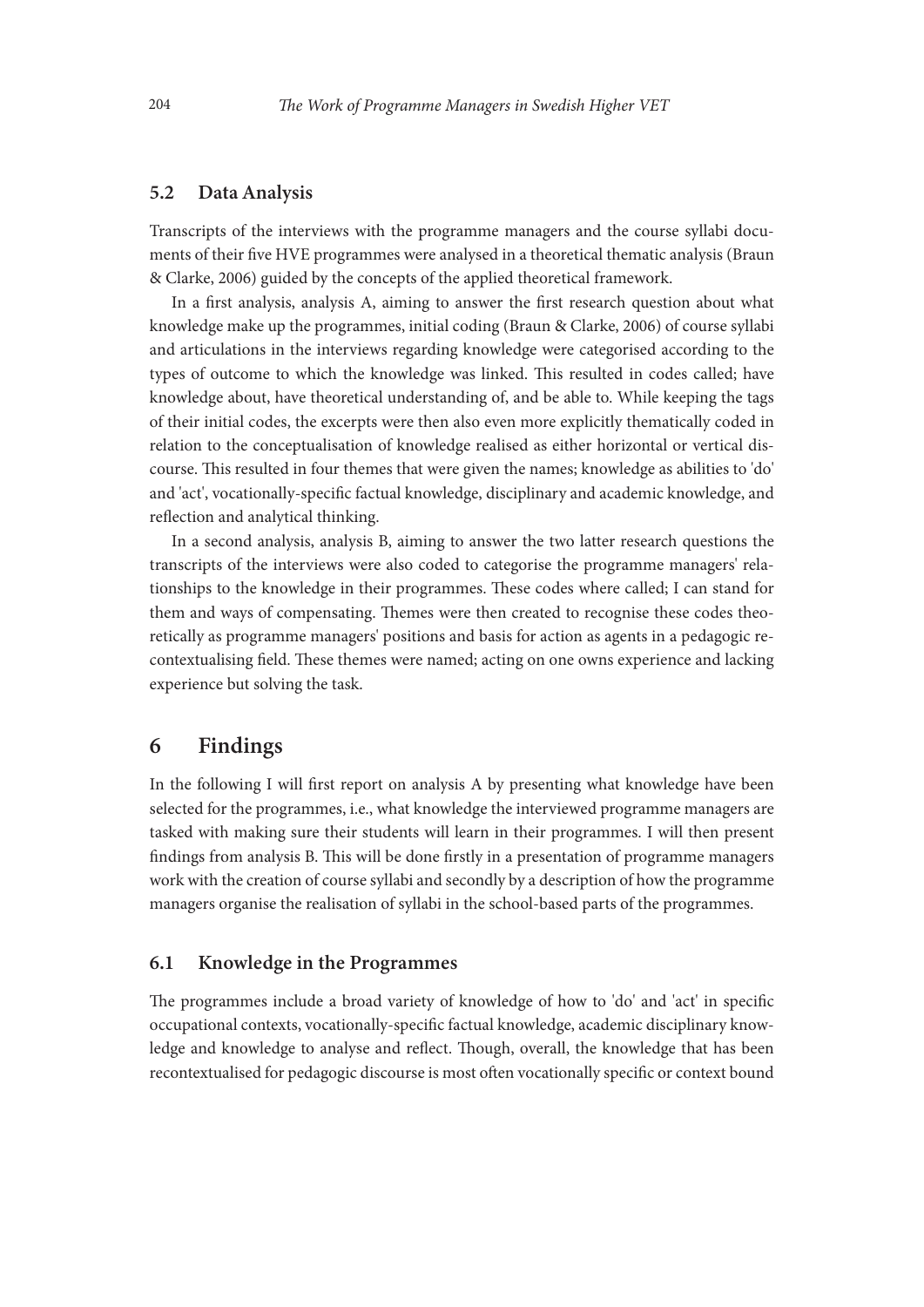in relation to a particular occupational field. Overall, the syllabi of the studied HVE programmes are specific and related to clearly defined jobs and not general in the sense of preparing students for work through generic or transferable skills. Thus, the task of programme managers is to organise training for these specific jobs by realising syllabi that are mostly vocationally specific and context bound.

## 6.1.1 Knowledge as Abilities to 'Do' and 'Act'

Learning outcomes are commonly stated as knowledge of how to 'do' and 'act' in specific practices and under given circumstances:

Be able to do transmission calculations for different types of building structures such as windows, walls and ceilings with different U-values. (Syllabus, programme A)

Encode main diagnoses and possible side diagnoses correctly from journal text. (Syllabus, programme B)

Form written and oral information from a clear message with a client focus for co-workers, bosses and the organisation. (Syllabus, programme C)

The above examples from course syllabi are clear instances of knowledge realised as horizontal discourse. These learning outcomes are contextually bound strategies or competences for specific contexts and their practices. This type of learning outcome does not infer knowledge that the students are meant to transfer from one task to another or into another occupational field. The outcomes are formulated in relation to specific tasks in the line of work that the students are training for. This type of knowledge is part of the knowledge in all the programmes examined, although to differing extents.

#### 6.1.2 Vocationally-Specific Factual Knowledge

In all the programmes examined, there is also vocationally-specific factual knowledge. Course content and learning outcomes intended to build the students' knowledge of the context they are to work within and of the products or services they are to work with:

Know about the organisation of health care and how decisions are made and implemented,

has a general knowledge of the current pharmaceutical legislation and drug classification, and prescription management (Syllabus, programme B)

know of the various social actors/institutions involved around people with neuropsychiatric disabilities (Syllabus, programme D)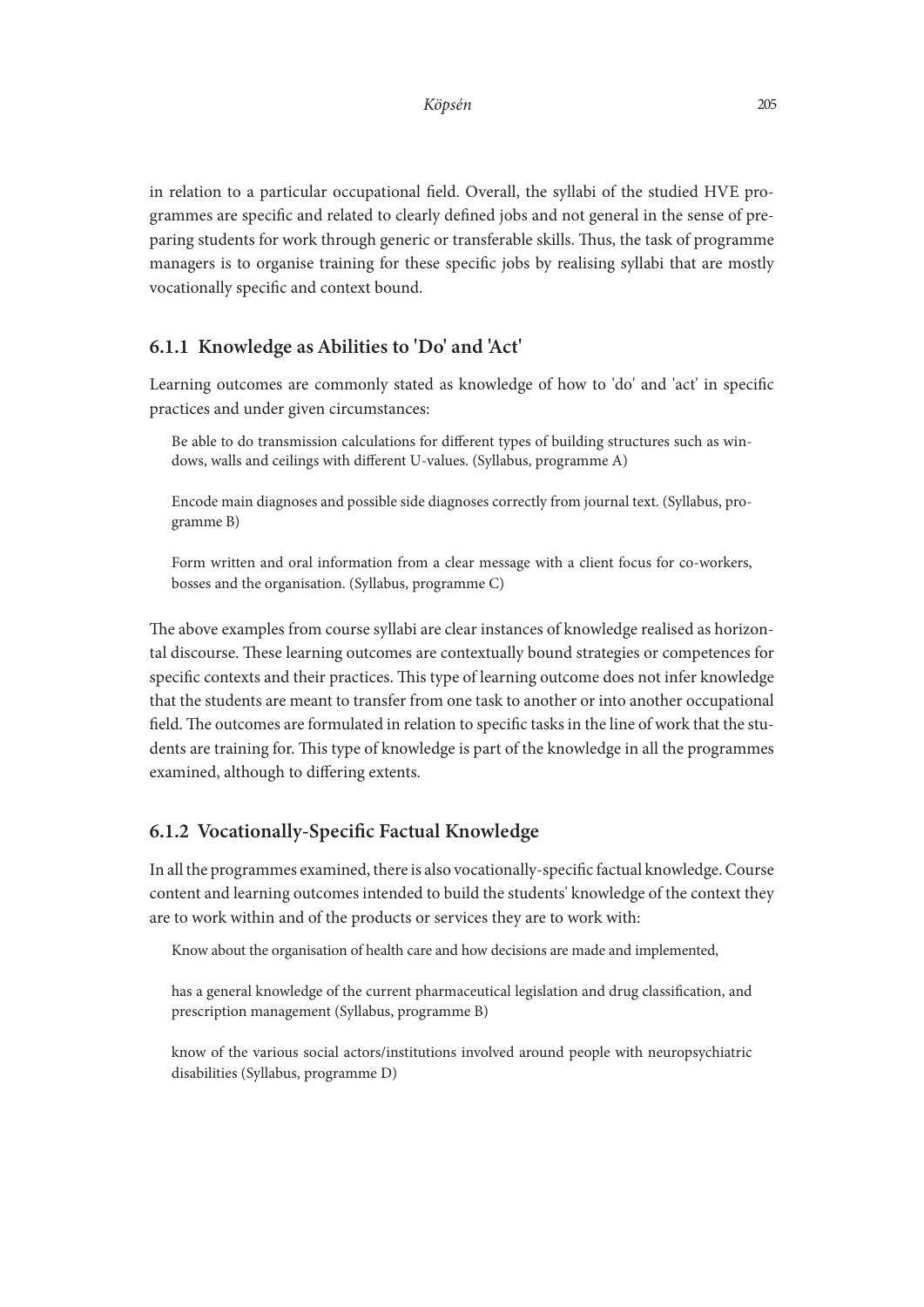One part of the vocationally-specific factual knowledge, which is included in all of the programmes examined, is legislation and regulations in the occupational field. Knowledge of how to 'do' and 'act' and vocationally-specific factual knowledge make up the core of three of the five programmes examined. These programmes are in the fields of finance, administration and sales, and construction.

### 6.1.3 Disciplinary and Academic Knowledge

In two of the programmes investigated, the core is distinctly academic knowledge from different scientific disciplines. These are the two programmes that are targeted at the same occupation in the field of health and social work.

Much of the knowledge in these two programmes is knowledge that is not bound to a specific context or practice:

Sociology and social psychology are revisited, the more knowledge they have gained previously, the more there is to build on. (Programme manager E)

The excerpt above is a clear example of what can be characterised as vertical discourse. It is a clear example, not only because the programme manager uses the names of disciplines in social science, but also because they describe the knowledge as meanings that are hierarchically linked to one another, where students' acquisition builds on their previous knowledge and learning.

These two programmes, and one of the other programmes that also includes elements of disciplinary knowledge, have fewer stated learning outcomes relating to how to 'do' and 'act' than the other programmes examined. However, all programmes include disciplinary knowledge organised as vertical discourse to some extent, indicating that agents in the pedagogic recontextualising fields of all programmes investigated value this type of knowledge and deem it important to the vocational practices in their fields. Examples of this are courses named just like subjects in academic higher education, with titles such as Behavioural Science or Business Studies and learning outcomes formulated as knowledge and understanding of disciplinary frameworks and concepts:

After completing the course, the student must have knowledge of: Business studies concepts and its context. (Syllabus, programme C)

Vertical discourse of disciplinary knowledge such as an understanding of economic structures and theory enables students to question positions in their occupational field as it enables new perspectives and positions, the yet to be thought. In one case, the course syllabi even include declarations that the vertical discourse/disciplinary knowledge is intended to empower the students in their forthcoming work: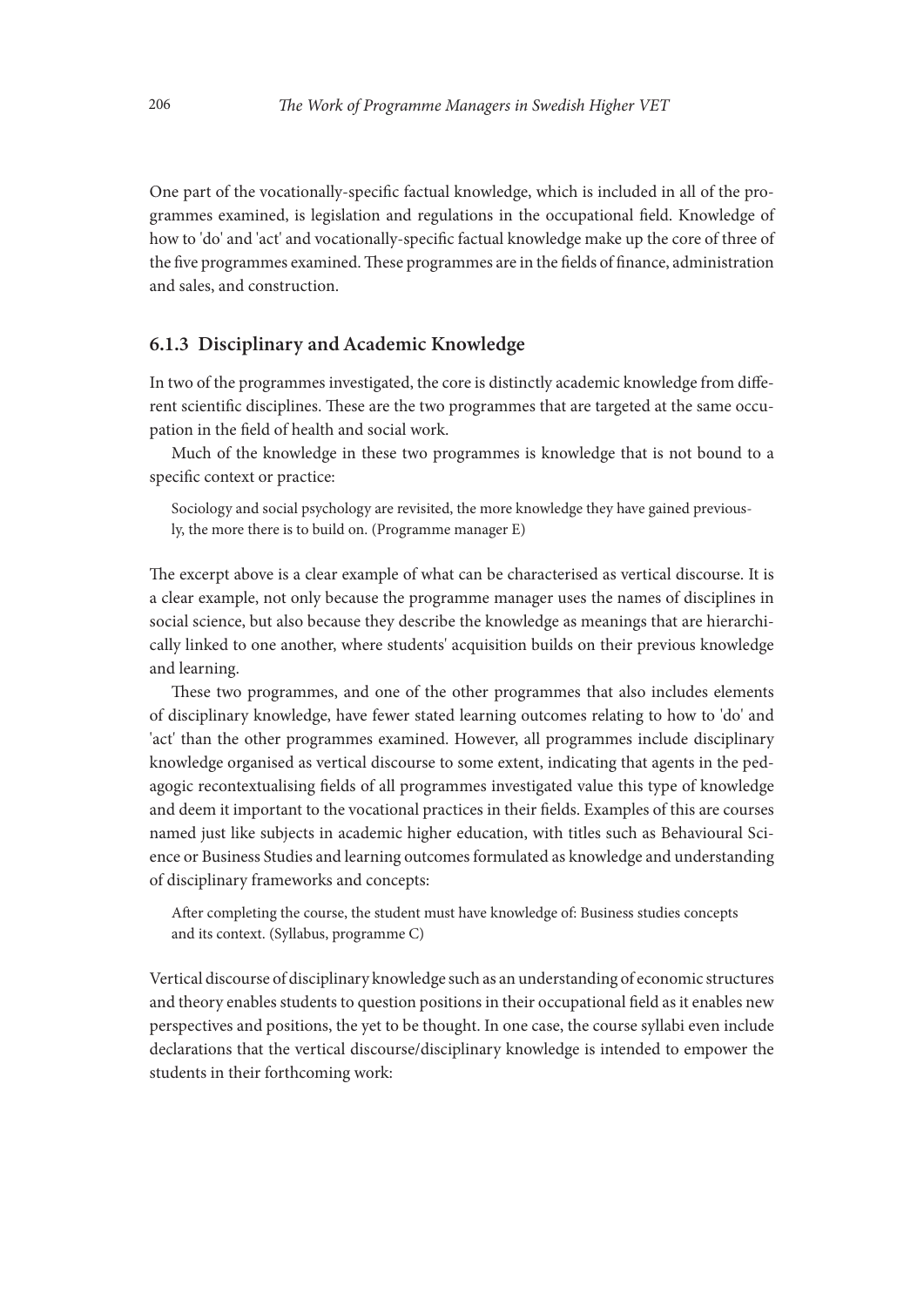The aim of the course is to provide an understanding of the financial demands that is increasingly affecting [the occupational field], but also to give the power to change things through access to the language of economics. (Syllabus, programme B)

## 6.1.4 Reflection and Analytical Thinking

The programme managers of the two programmes with disciplinary knowledge as their core both emphasise that abilities such as analysing, reflecting, and drawing your own conclusions are important learning outcomes. In the other programmes, however, this type of knowledge is included only as grading criteria for the higher of the two passing grades. Having grading criteria for two passing grades is mandatory in HVE course syllabi and, students do not need to achieve learning outcomes in grading criteria for the higher grade to pass a course and receive their diploma at the end of the programme. This suggests that agents in the pedagogic recontextualising fields do not consider analysing, reflecting, and drawing your own conclusions to be necessary for practicing the occupation for which the training prepares.

However, reflective abilities may be interpreted as forming part of some learning outcomes formulated in terms of knowledge of how to 'do' and 'act', indicating that they are in fact necessary but are not articulated. In several instances in courses in all the programmes investigated, abilities to 'do' and 'act' indicate that the students would need to be able to make independent judgments. Many examples of these unarticulated abilities are related to selecting materials or methodologies in practice.

## 6.2 Programme Managers and the Creation of Course Syllabi

Creating and updating course syllabi is a task that all interviewed programme managers talk about as part of their professional role. However, how they describe their roles in this, indicate that it may be problematised how programme managers act in the processes of creating and updating course syllabi in HVE programmes. In the programmes examined, this study has shown that their actions in these processes differ in relation to their own experience in, and knowledge of, the occupational field. That is, their positions as agents in recontextualising processes differ depending on the knowledge relevant to their programme that they themselves have or do not have.

One of the interviewees has professional qualifications for the occupation that their programme prepares students for, over 30 years of experience in the field, and was involved in the creation of course syllabi for the programme they now manage. This programme manager articulates a conviction in the course syllabi as they harmonise with the programme manager's own practice-based ideas of what the students need to learn: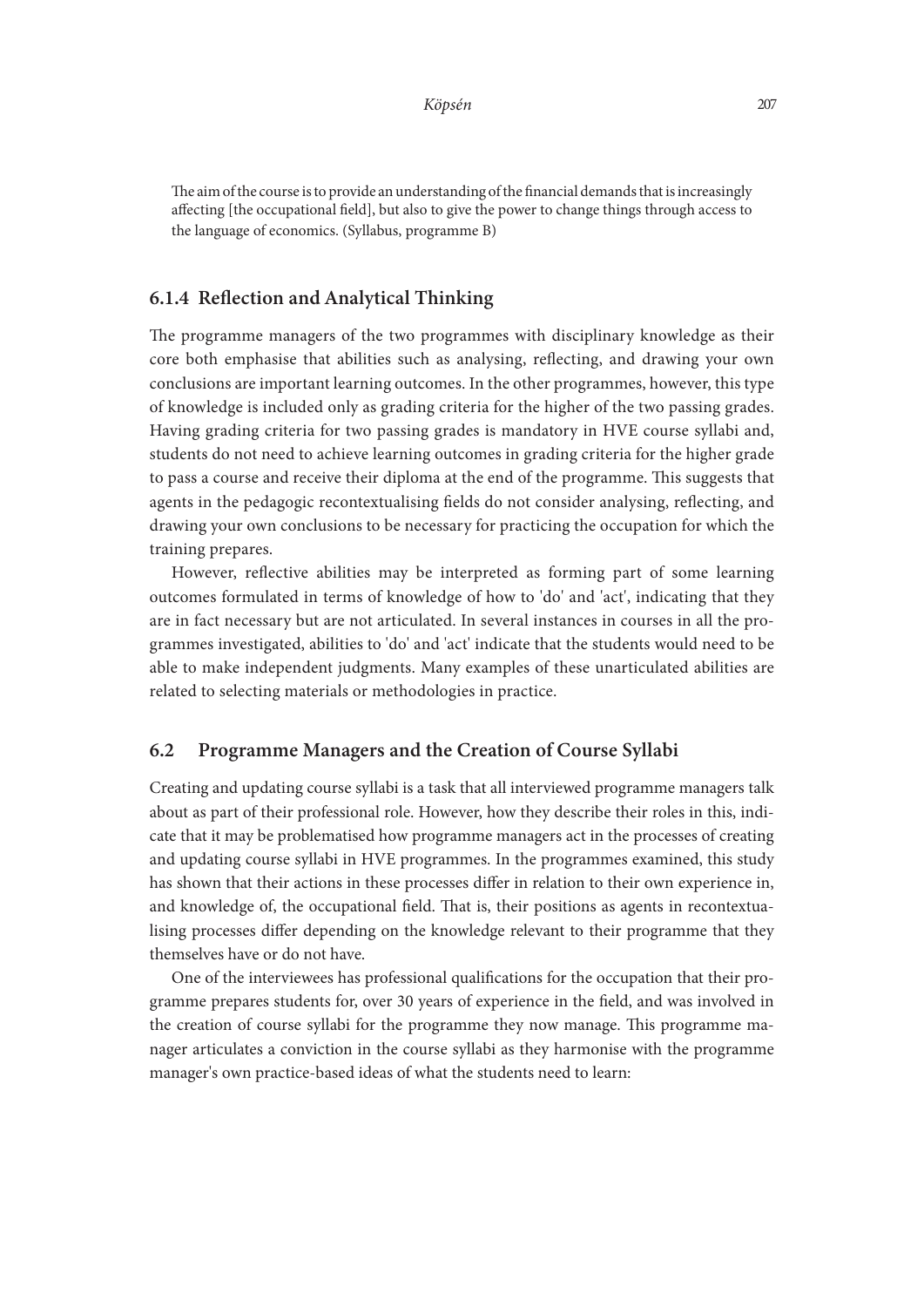Yes, I feel I can stand for them [the syllabi]. If there's anything I question, I only have myself to blame. [programme manager laughs] In such a case it's just to get the management board to agree to a change. [...] But it is just that, that I, [...] that my programme is what I know. It makes me feel that I can argue my case from pretty firm foundations. Not many people say – "No you're wrong there!". I can argue my corner. (Programme manager D)

However, when someone does not have work experience from the field of practice, or knowledge relating to it, their part in creating course syllabi may not be based directly on such knowledge. Their work cannot be based on their own recognition of what is important in practice:

I can tell you, it was worse when I was going to start up [another programme] and write those course syllabi [...] I didn't know the field so I remember using Google. If there was a topic, I googled course literature with titles including that topic. And then I sat and I looked at the table of contents, "Okay, this stuff should probably be part of the course", but I really had no idea. I wrote it in the syllabus, I made it up, cut and pasted. (Programme manager B)

In this case, the programme manager is describing their part in the creation of course syllabi, for a new programme about to start shortly thereafter, as based on an ad hoc method. Not having relevant knowledge and experience as a basis for their actions, as in this case, does not relieve the programme managers of their roles as agents in recontextualisation. However, they base their actions on something different than the programme managers who have relevant knowledge and experience. In this case the programme manager acted on the basis of a focus on solving the task at hand. They continue:

And I had the management board. They had to adopt a course each; "Mike, this is your subject now! Here you go!" [programme manager showing how they handed out papers to several people] and they sort of said "What do we do now?". They had to help me to articulate it so that it looked a little bit better. (Programme manager B)

This process shows one way in which the members of a management board may be given great power and control over the formation of syllabi, i.e., over recontextualisation of knowledge for pedagogic discourse. In this case, the members are given great power in recontextualisation because of their own knowledge and the programme manager's lack thereof.

Another example that highlights an imbalance in power between the programme manager and members of the management board as agents in a recontextualising field is when one programme manager tells of an instance when a Europass Diploma Supplement document is to be created. This is a document written in English (a foreign language) based on the course syllabi of the programme and it describes the knowledge and skills acquired by holders of higher education degrees. In this case, the programme manager had to involve the management board in preparing the document as the manager themself lacked sufficient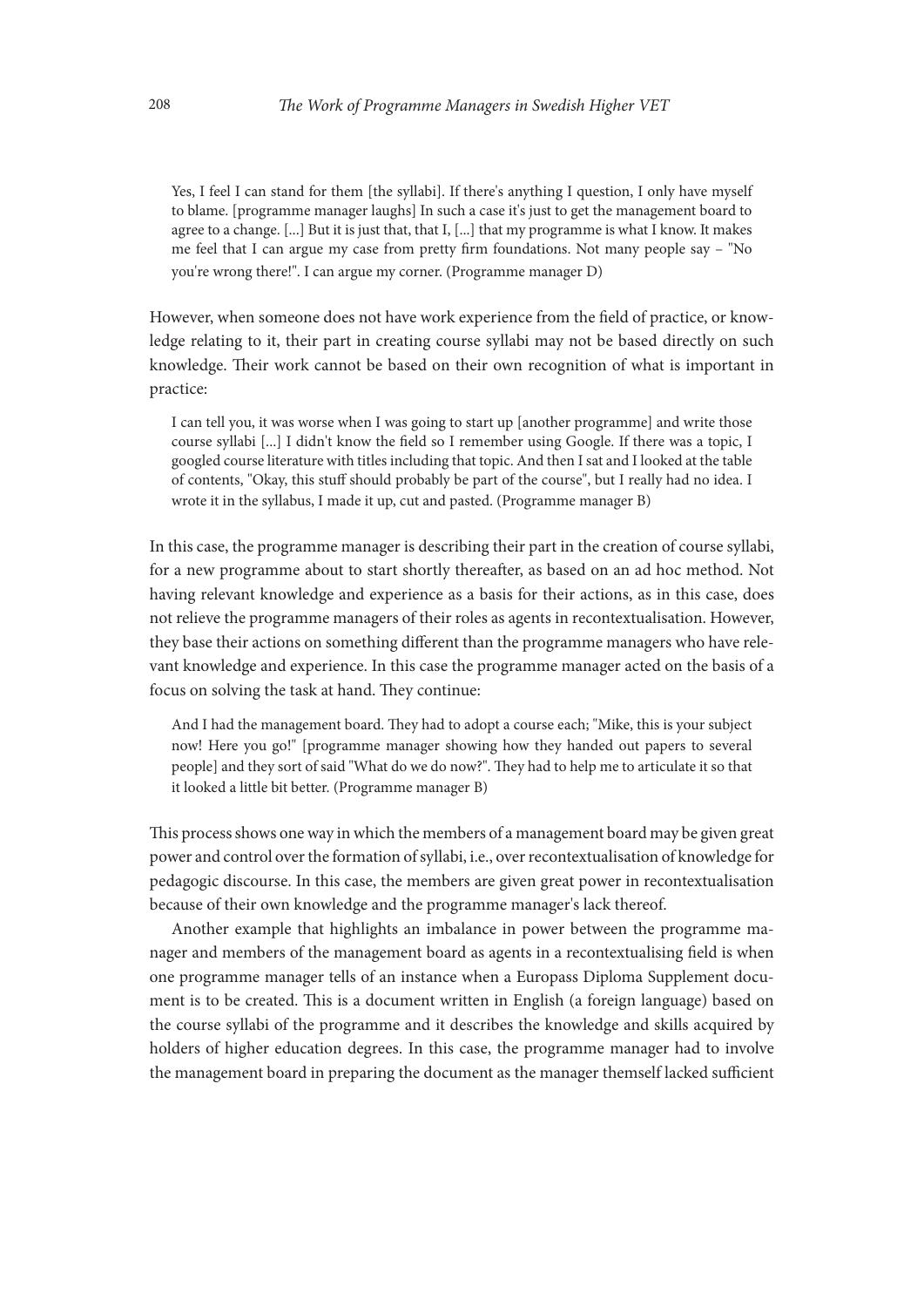understanding of the knowledge in the programme to be able to extract information from syllabi to put such a document together:

For instance, we are going to work on the Europass at the management board meeting. I find it really hard to know what's relevant. (Programme manager A)

Work experience in, and knowledge of, the occupational field and its practices differ, and thus the bases on which the programme managers act as agents in the recontextualisation of knowledge in their programmes differ. Lack of prior experience in the field may be viewed as problematic regarding the power relations between stakeholders in recontextualisation, i.e., when creating syllabi, or when organising for teaching as will be presented in the next section. A programme manager's basis for acting is limited if they have no practical experience and connection to the field thus giving other stakeholders than the providers greater relative power in the context of HVE programmes.

## 6.3 Programme Managers' Strategies in Realising the Course Syllabi

All interviewees explicitly describe their role as being responsible for delivering training in accordance with the course syllabi established by the management boards of their programmes. However, the way in which they organise the school-based parts of their programmes to achieve this differs. The programme managers use one of two main strategies; they either hire others to work as teachers and take responsibility for the courses, or they themselves teach and are responsible for some courses while also hiring others as teachers and experts to give lectures.

Everyone who have work experience in the field of practice to which their programme relates uses the latter strategy and teach on their programmes. One of them expressed that their background in the same sector of business and industry that the training prepared students to work in was a crucial element in the realisation of the programme:

I run around and know a little bit of everything, and I join it all up, and I tie up all the loose ends. But for the cutting-edge courses we have really competent teachers! [...] The more I work on the courses, the more I can understand and interpret. (Programme manager B)

This excerpt highlights how the programme manager uses their own knowledge and experience for teaching on the programme alongside others working as teachers and expert lecturers. The programme manager is organising a cohesive programme, i.e., recontextualising knowledge for pedagogic discourse, using their own possibilities to teach. The programme manager's own work experience in the occupational field enables them to be the one who, through their organising and teaching, make the contributions of for instance expert lecturers' part of a cohesive course and programme. Expert lecturers are often people coming direct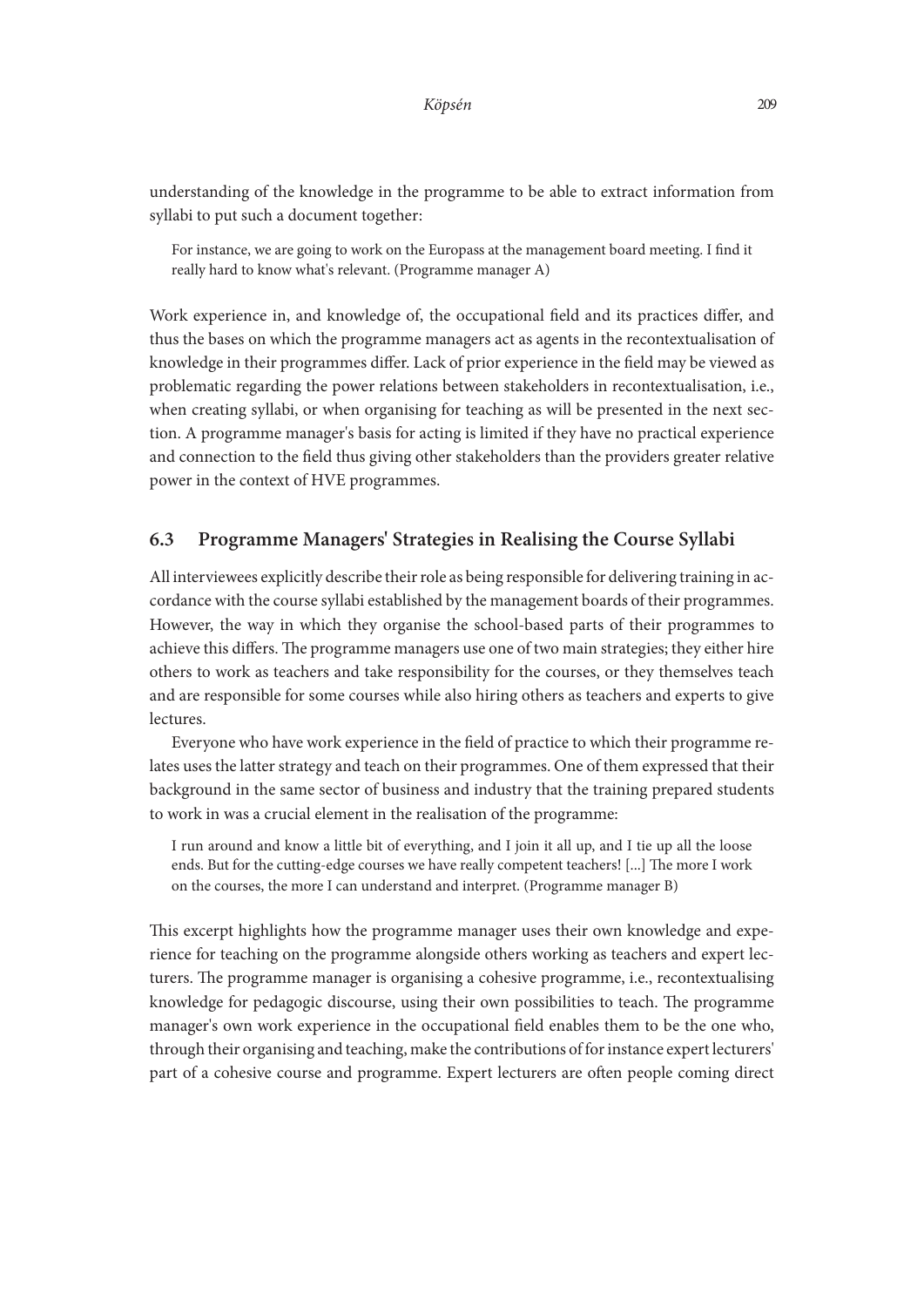from the field of practice working for an organisation that is represented on the management board.

Another programme manager with experience also emphasises the cohesiveness – they articulate this, for instance, regarding the development of students as professionals:

"Who am I as a professional in this occupation?" - That's what I'm trying to keep an eye on. I try to make sure that they get to know... that they get to work to develop themselves in a reasonable way [...] and that they can use it in their future work, that's my job to make sure. (Programme manager D)

This programme manager views it as their job to develop the students as professionals throughout the training. And in that, the programme manager articulates, they are very much reliant on their own vast experience from practice. They however also emphasise their responsibility to hire others to teach:

[...] to make sure that we get people to come here who can offer them growth and development in this respect. That's my job. (Programme manager D)

In this, the two strategies overlap. All interviewees hire or contract others to teach in their programmes to some extent, and as there are no regulations stipulating who is qualified to teach in HVE, the programme managers' own ideas of the right background and qualifications for a teacher on their programme may determine who they choose to hire:

When I started this job, I thought: "I'm going to have the best experts on everything, the sharpest in each profession", none of these, you know, professors who have no connection to reality. [...] But it didn't always turn out very well. (Programme manager C)

This programme manager favoured teachers coming directly from production in business and industry but had come to recognise the difficulty for these teachers of adapting their teaching and training to the level of knowledge of the students.

# 7 Discussion

This study has investigated the work of programme managers, focusing on their work with creating and updating syllabi and on their work organising the students' training. Syllabi for the studied programmes entail knowledge that is vocationally specific, and context bound thus giving programme managers the task to organise training for specific jobs. In line with the idea in policy (Köpsén, 2020b), the studied HVE programmes aim at providing a complete training making students independently proficient in their trade. The findings from this study highlight how practice in several ways may be difficult for programme managers without work experience in the relevant occupational field or knowledge in relation to it. Not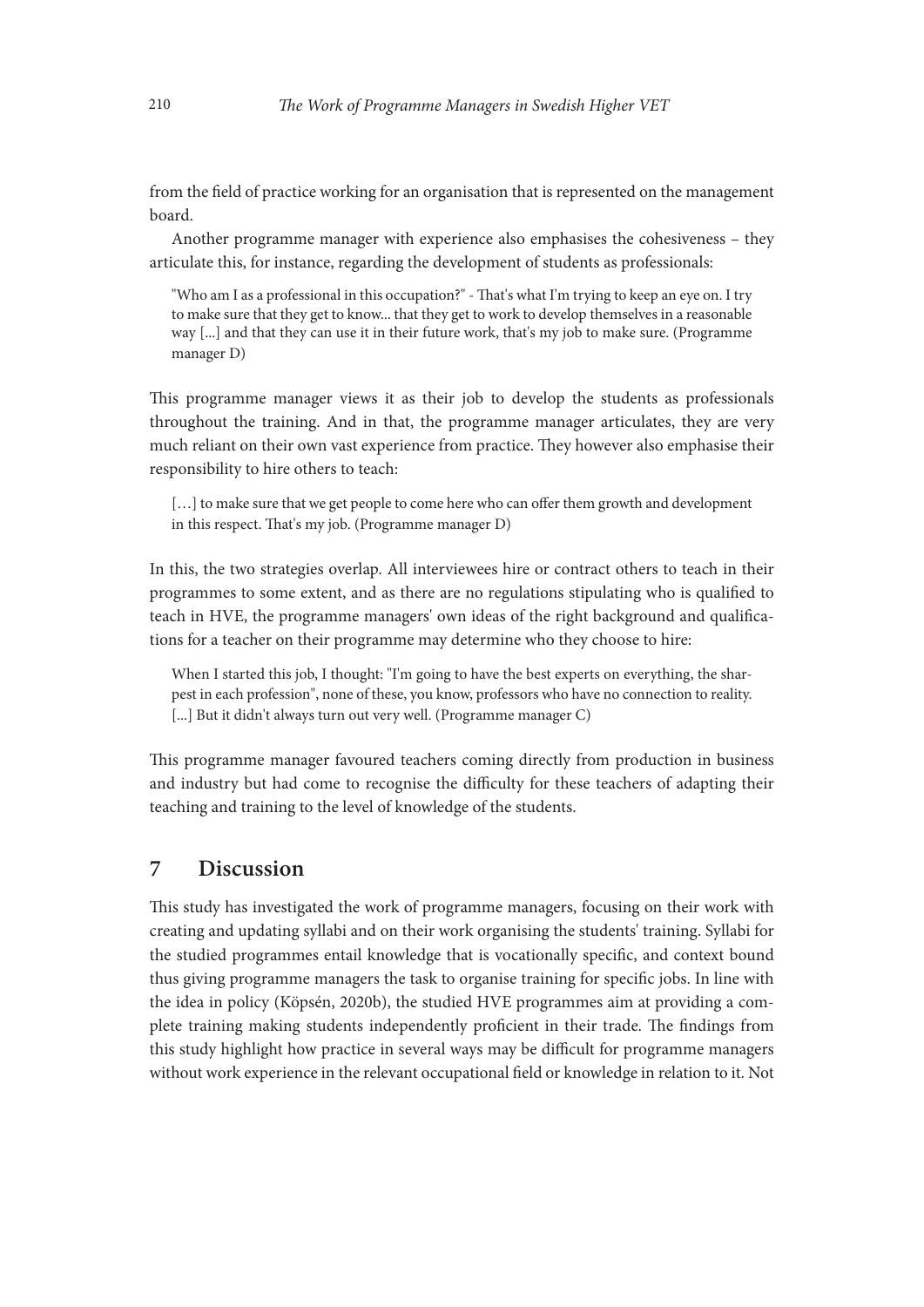only in the work of forming and updating curricula, but also as they must be able to navigate the relevant sector of business and industry to engage appropriate employers for collaborations and to hire teaching staff. With no institutional regulations on teacher qualifications to fall back on, responsibility for evaluating what knowledge is needed to be hired as a teacher and assessing teachers' competences instead falls within the responsibilities of these programme managers.

In the contexts of HVE provision, teachers are considered legitimate if coming directly from the context of work. None of the programme managers talk about formal teaching qualifications as important if it's even mentioned. This conception of teachers in HVE could likely be explained as a discourse on HVE teachers formed in relation to policy defining knowledge for HVE as being legitimate only if coming directly from the production of goods and services (Köpsén, 2020a) and not requiring teachers to have teaching qualifications. However, ranking other aspects higher than teaching qualifications is not unique to the context of this study. Relevant and up to date vocational skills or role modelling are commonly valued (Fejes & Köpsén, 2014; Grollmann, 2008; Köpsén, 2014; Misra, 2011). Relevant vocational knowledge and relationships with the field are significant in teaching vocationally-specific knowledge, as in the case of HVE. And teaching qualifications are also important as they may strengthen the quality of training (Andersson et al., 2018; Fejes & Köpsén, 2014; Grollmann, 2008; Isopahkala-Bouret, 2010; Wheelahan & Moodie, 2012). Both vocational knowledge and teaching competencies in HVE programme managers and teaching staff would benefit HVE students' learning. Not only the learning of knowledge specifically stated in syllabi but also their overall development of vocational identities (Köpsén, 2014). Teachers with double competences as both workers and teachers can teach up-to-date practices, guide students in relation to normative roles in the occupational fields and serve as role models (Andersson et al., 2018; Fejes & Köpsén, 2014). Programme managers with these profiles would support HVE as cohesive programmes that achieve their purpose – to provide employers with work-ready students (Köpsén, 2020b). In HVE neither of these competences are guaranteed. Also, programme managers and teaching staff having teaching competencies and vocational knowledge could safeguard the presence, and relative power, of recontextualising agents in HVE with different vantage points than the employers. Having a multitude of stakeholders with power in recontextualisation could give space for a more pluralistic view on the purpose of education.

Looking at the Swedish system of vocational higher education as an example of the many internationally emerging VET systems with strong employer influence, and lesser public or national control, one important observation in this study is that the choice of teachers and the type of knowledge that is recontextualised for pedagogic discourse differ greatly between the locally conceptualised and managed programmes. Also, Ye's (2018) study set within an HVE context indicates yet another way of organising teaching. The differences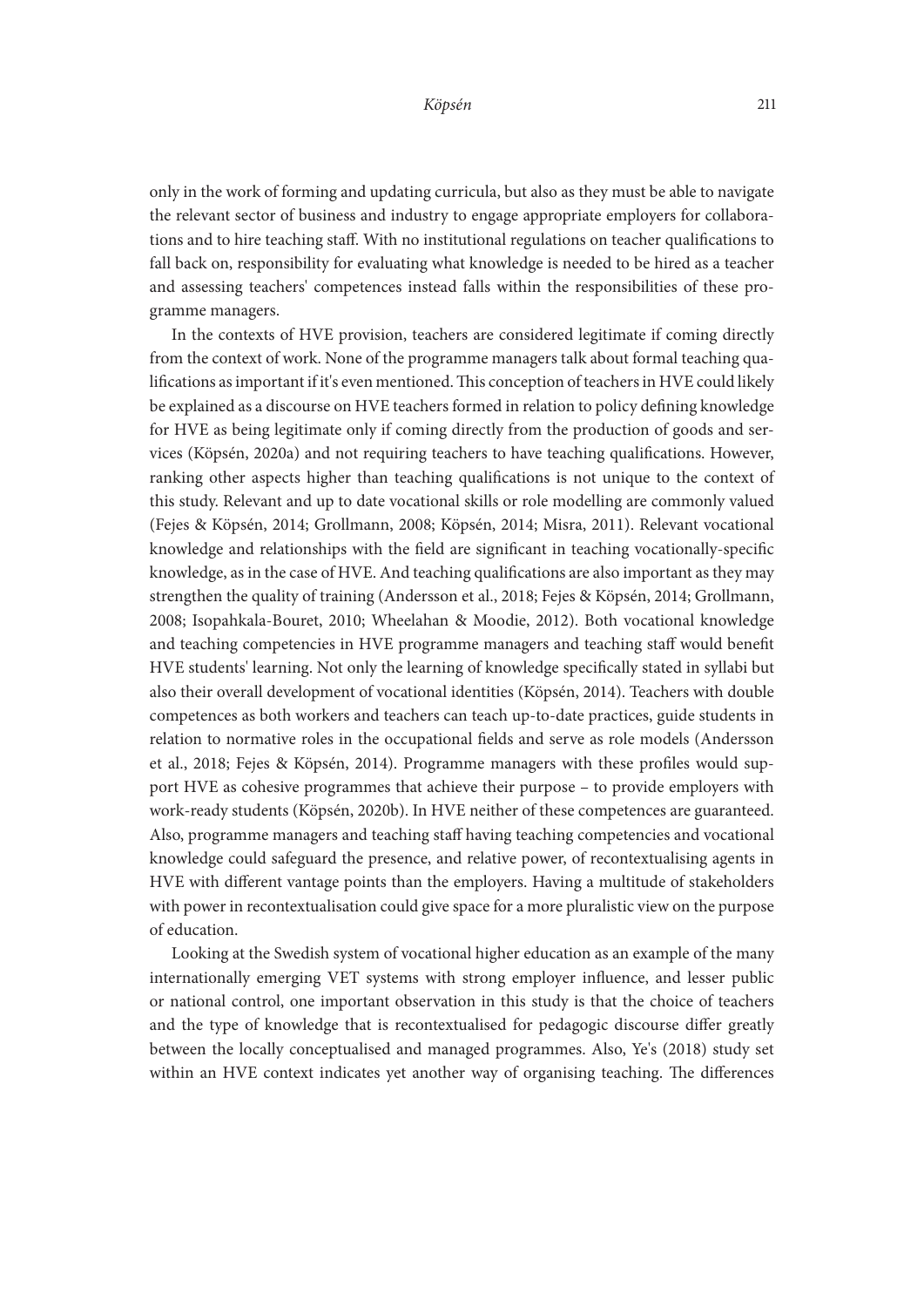between programmes are important as they show that the pedagogic recontextualising fields of Swedish HVE enjoy great autonomy from the official recontextualising field. In the official recontextualising field, the knowledge to be selected for curricula in HVE programmes has been defined as knowledge generated in the production of goods and services (Köpsén, 2020a), yet the programmes studied show instances of knowledge varying between both production-based knowledge and disciplinary academic knowledge. Within the variations, the autonomous pedagogic recontextualising fields are thus both parallel and in opposition with the official recontextualising field (Bernstein, 2000). They are parallel when selecting knowledge for the programmes that has been generated in the production of goods and services – context-dependent knowledge in horizontal discourse – and in opposition when selecting knowledge based on science and research – vertical discourse of disciplines. In line with the trend of market relevance and employer influence in VET the local contexts of HVE programmes were given autonomy to ensure that the Swedish higher VET system delivers what employers need to be competitive (Köpsén, 2020a, 2020b). As shown by the findings presented in this article, the local autonomy of skill formation systems based on this logic, allows for major differences regarding knowledge in syllabi and the organisation of learning between programmes within the same national higher VET system. This is salient even with a small number of programmes having been studied. I suggest that these differences strongly support the importance of examining what happens in more autonomous local contexts of VET provision, especially those which are state funded. Who has influence over publicly funded education in these contexts, and on what do these stakeholders base their actions? This is crucial as stakeholders' actions and relative power have great significance on the training of students and the outcomes of taking part in a VET programme, both the vocational proficiency or employability outcomes and those outcomes which are more of societal positioning aspects linked to education.

# References

- Andersson, P., Hellgren, M., & Köpsén, S. (2018). Factors influencing the value of CPD activities among VET teachers. *International Journal for Research in Vocational Education and Training*, *5*(2), 140–164. https://doi.org/10.13152/IJRVET.5.2.4
- Avis, J. (2012). Global reconstructions of vocational education and training. *Globalisation, Societies and Education*, *10*(1), 1–11. https://doi.org/10.1080/14767724.2012.646876
- Bathmaker, A.-M. (2017). Post-secondary education and training, new vocational and hybrid pathways and questions of equity, inequality and social mobility: Introduction to the special issue. *Journal of Vocational Education & Training*, *69*(1), 1–9. [https://doi.org/10.1080/13636820.2017.13](https://doi.org/10.1080/13636820.2017.1304680) [04680](https://doi.org/10.1080/13636820.2017.1304680)
- Bathmaker, A.-M., Graf, L., Orr, K., Powell, J., Webb, S., & Wheelahan, L. (2018). Higher level vocational education: The route to high skills and productivity as well as greater equity? An internatio-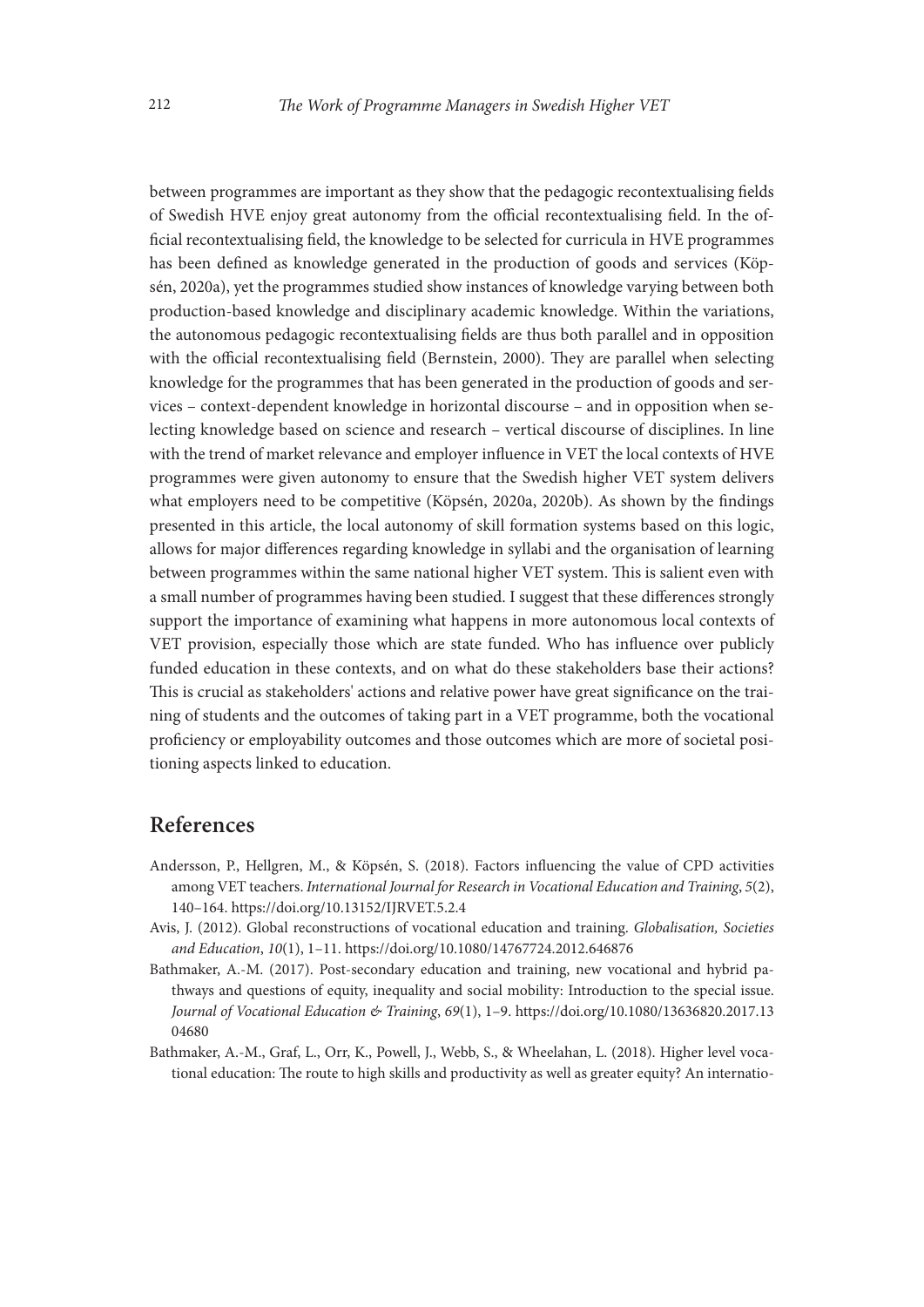nal comparative analysis. In C. Nägele & B. E. Stalder (Eds.), *Trends in vocational education and training research* (pp. 53–60). European Research Network Vocational Education and Training, VETNET. https://doi.org/10.5281/zenodo.1319628

- Berner, B. (2010). Crossing boundaries and maintaining differences between school and industry: Forms of boundary-work in Swedish vocational education. *Journal of Education and Work*, *23*(1), 27–42. https://doi.org/10.1080/13639080903461865
- Bernstein, B. (1990). *Class, codes and control, Volume 4. The structuring of pedagogic discourse*. Routledge.
- Bernstein, B. (2000). *Pedagogy, symbolic control and identity. Theory, research, critique* (Revised ed.). Rowman & Littlefield Publishers.
- Braun, V., & Clarke, V. (2006). Using thematic analysis in psychology. *Qualitative Research in Psychology*, *3*(2), 77–101. https://doi.org/10.1191/1478088706qp063oa
- Brinkmann, S., & Kvale, S. (2014). *InterViews: Learning the craft of qualitative research interviewing*  (3rd ed.). Sage.
- Brockmann, M., Clarke, L., & Winch, C. (2008). Knowledge, skills, competence: European divergences in vocational education and training (VET): The English, German and Dutch cases. *Oxford Review of Education*, *34*(5), 547–567. https://doi.org/10.1080/03054980701782098
- Farnsworth, V., & Higham, J. (2012). Teachers who teach their practice: The modulation of hybridised professional teacher identities in work-related educational programmes in Canada. *Journal of Education and Work*, *25*(4), 473–505. https://doi.org/10.1080/13639080.2012.708726
- Fejes, A., & Köpsén, S. (2014). Vocational teachers' identity formation through boundary crossing. *Journal of Education and Work*, *27*(3), 265–283. https://doi.org/10.1080/13639080.2012.742181
- Firestone, W. A. (1993). Alternative arguments for generalizing from data as applied to qualitative research. *Educational Researcher*, *22*(4), 16–23. https://doi.org/10.2307/1177100
- Gamble, J. (2014). 'Approaching the sacred': Directionality in the relation between curriculum and knowledge structure. *British Journal of Sociology of Education*, *35*(1), 56–72. [https://doi.org/10.10](https://doi.org/10.1080/01425692.2012.740802) [80/01425692.2012.740802](https://doi.org/10.1080/01425692.2012.740802)
- Gamble, J. (2016). From labour market to labour process: Finding a basis for curriculum in TVET. *International Journal of Training Research*, *14*(3), 215–229. [https://doi.org/10.1080/14480220.201](https://doi.org/10.1080/14480220.2016.1254367) [6.1254367](https://doi.org/10.1080/14480220.2016.1254367)
- Grollmann, P. (2008). The quality of vocational teachers: Teacher education, institutional roles and professional reality. *European Educational Research Journal, 7*(4), 535–547. [https://doi.org/10.2304/](https://doi.org/10.2304/eerj.2008.7.4.535) [eerj.2008.7.4.535](https://doi.org/10.2304/eerj.2008.7.4.535)
- Hiim, H. (2017). Ensuring curriculum relevance in vocational education and training: Epistemological perspectives in a curriculum research project. *International Journal for Research in Vocational Education and Training*, *4*(1), 1–19. https://doi.org/10.13152/IJRVET.4.1.1
- Isopahkala-Bouret, U. (2010). Vocational teachers between educational institutions and workplaces. *European Educational Research Journal*, *9*(2), 220–231. https://doi.org/10.2304/eerj.2010.9.2.220
- Köpsén, J. (2020a). Demands-based and employer-driven curricula: Defining knowledge in higher vocational education and training. *Studies in Continuing Education*, *42*(3), 349–364. [https://doi.or](https://doi.org/10.1080/0158037X.2019.1661238) [g/10.1080/0158037X.2019.1661238](https://doi.org/10.1080/0158037X.2019.1661238)
- Köpsén, J. (2020b). Employers placing orders and students as commodities: Swedish post-secondary vocational education and training policy. *Journal of Vocational Education & Training*. [https://doi.](https://doi.org/10.1080/13636820.2020.1744695) [org/10.1080/13636820.2020.1744695](https://doi.org/10.1080/13636820.2020.1744695)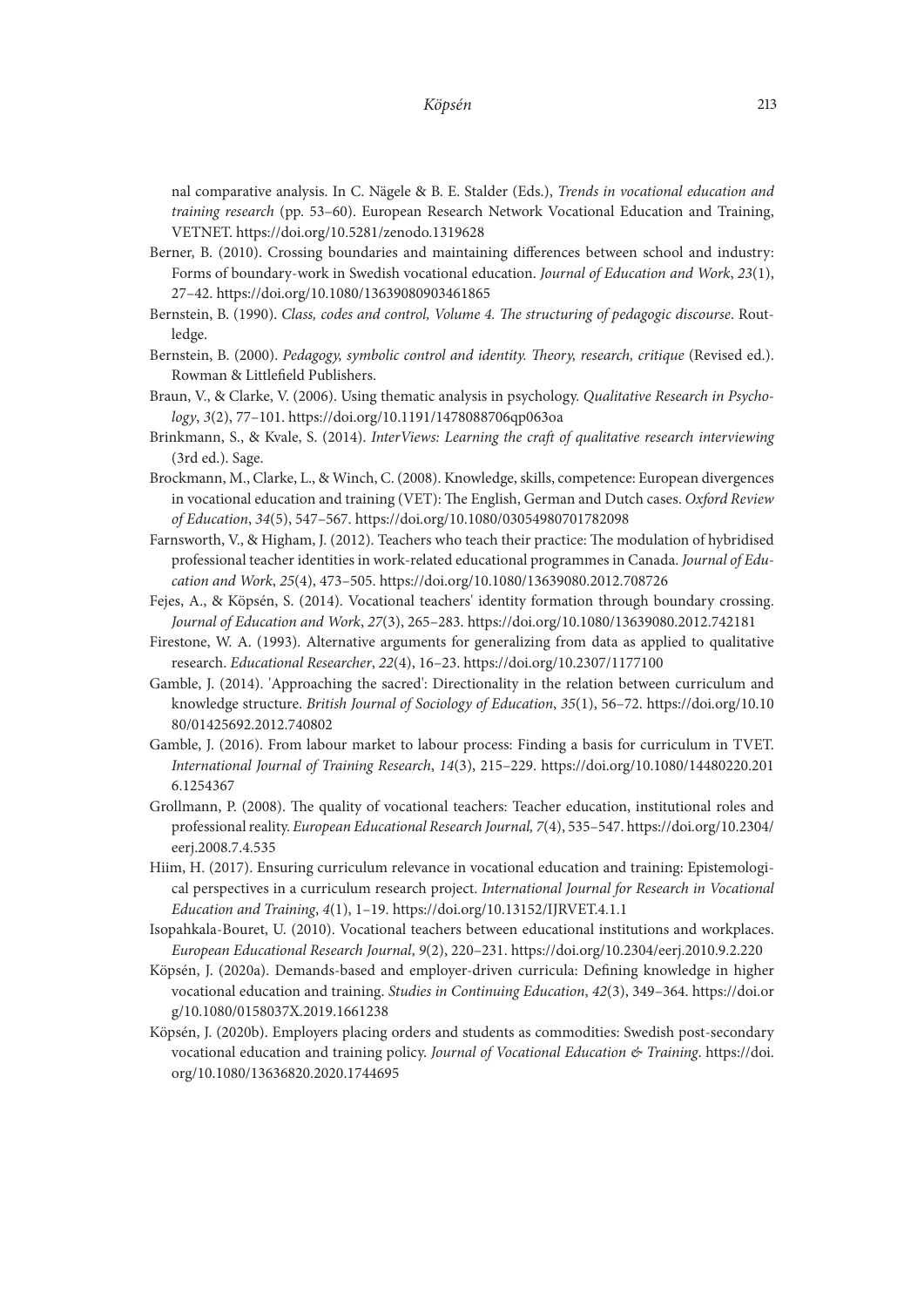- Köpsén, S. (2014). How vocational teachers describe their vocational teacher identity. *Journal of Vocational Education & Training*, *66*(2), 194–211. https://doi.org/10.1080/13636820.2014.894554
- Larsson, S. (2009). A pluralist view of generalization in qualitative research. I*nternational Journal of Research & Method in Education*, *32*(1), 25–38. https://doi.org/10.1080/17437270902759931
- Misra, P. K. (2011). VET teachers in Europe: Policies, practices and challenges. *Journal of Vocational Education & Training*, *63*(1), 27–45. https://doi.org/10.1080/13636820.2011.552732
- National Agency for Higher Vocational Education. (2011). Myndighetens syn på ledningsgruppsarbete [The agency's view on management boards]. National Agency for Higher Vocational Education.
- Nylund, M., & Rosvall, P.-Å. (2016). A curriculum tailored for workers? Knowledge organization and possible transitions in Swedish VET. *Journal of Curriculum Studies*, *48*(5), 692–710. [https://doi.or](https://doi.org/10.1080/00220272.2016.1138325) [g/10.1080/00220272.2016.1138325](https://doi.org/10.1080/00220272.2016.1138325)
- Papier, J. (2010). From policy to curriculum in South African vocational teacher education: A comparative perspective. *Journal of Vocational Education & Training*, *62*(2), 153–162. [https://doi.](https://doi.org/10.1080/13636821003790197) [org/10.1080/13636821003790197](https://doi.org/10.1080/13636821003790197)
- Priestley, M., Edwards, R., Priestley, A., & Miller, K. (2012). Teacher agency in curriculum making: Agents of change and spaces for manoeuvre. *Curriculum Inquiry*, *42*(2), 191–214. [https://doi.](https://doi.org/10.1111/j.1467-873X.2012.00588.x) [org/10.1111/j.1467-873X.2012.00588.x](https://doi.org/10.1111/j.1467-873X.2012.00588.x)
- *SFS 2009:130*. [Regulation of Higher Vocational Education]. Ministry of Education and Research.
- Singh, P. (2002). Pedagogising knowledge: Bernstein's theory of the pedagogic device. *British Journal of Sociology of Education*, *23*(4), 571–582. https://doi.org/10.1080/0142569022000038422
- Singh, P., Thomas, S., & Harris, J. (2013). Recontextualising policy discourses: A Bernsteinian perspective on policy interpretation, translation, enactment. *Journal of Education Policy*, *28*(4), 465–480. https://doi.org/10.1080/02680939.2013.770554
- Sylte, A. L. (2020). Predicting the future competence needs in working life: Didactical implications for VET. *International Journal for Research in Vocational Education and Training*, *7*(2), 167–192. https://doi.org/10.13152/IJRVET.7.2.3
- Tapani, A., & Salonen, A. O. (2019). Identifying teachers' competencies in Finnish vocational education. *International Journal for Research in Vocational Education and Training*, *6*(3), 243–260. https:// doi.org/10.13152/IJRVET.6.3.3
- Wheelahan, L. (2005). The pedagogic device: the relevance of Bernstein's analysis for VET. In J. Searle, F. Beven & D. Roebuck (Eds.), *Vocational Learning: Transitions, Interrelationships, Partnerships and Sustainable Futures Proceedings of the 13th Annual International Conference on Post-Compulsory Education and Training, Gold Coast, Queensland, 5-7 December, 2005* (pp. 543–550). Australian Academic Press.
- Wheelahan, L. (2007). How competency-based training locks the working class out of powerful knowledge: A modified Bernsteinian analysis. *British Journal of Sociology of Education*, *28*(5), 637–651. https://doi.org/10.1080/01425690701505540
- Wheelahan, L. (2009). The problem with CBT (and why constructivism makes things worse). *Journal of Education and Work*, *22*(3), 227–242. https://doi.org/10.1080/13639080902957913
- Wheelahan, L. (2015). Not just skills: What a focus on knowledge means for vocational education. *Journal of Curriculum Studies*, *47*(6), 750–762. https://doi.org/10.1080/00220272.2015.1089942
- Wheelahan, L., & Moodie, G. (2012). Integration and fragmentation of post compulsory teacher education. *Journal of Vocational Education & Training*, *64*(3), 317–331. [https://doi.org/10.1080/13636](https://doi.org/10.1080/13636820.2012.691535) [820.2012.691535](https://doi.org/10.1080/13636820.2012.691535)